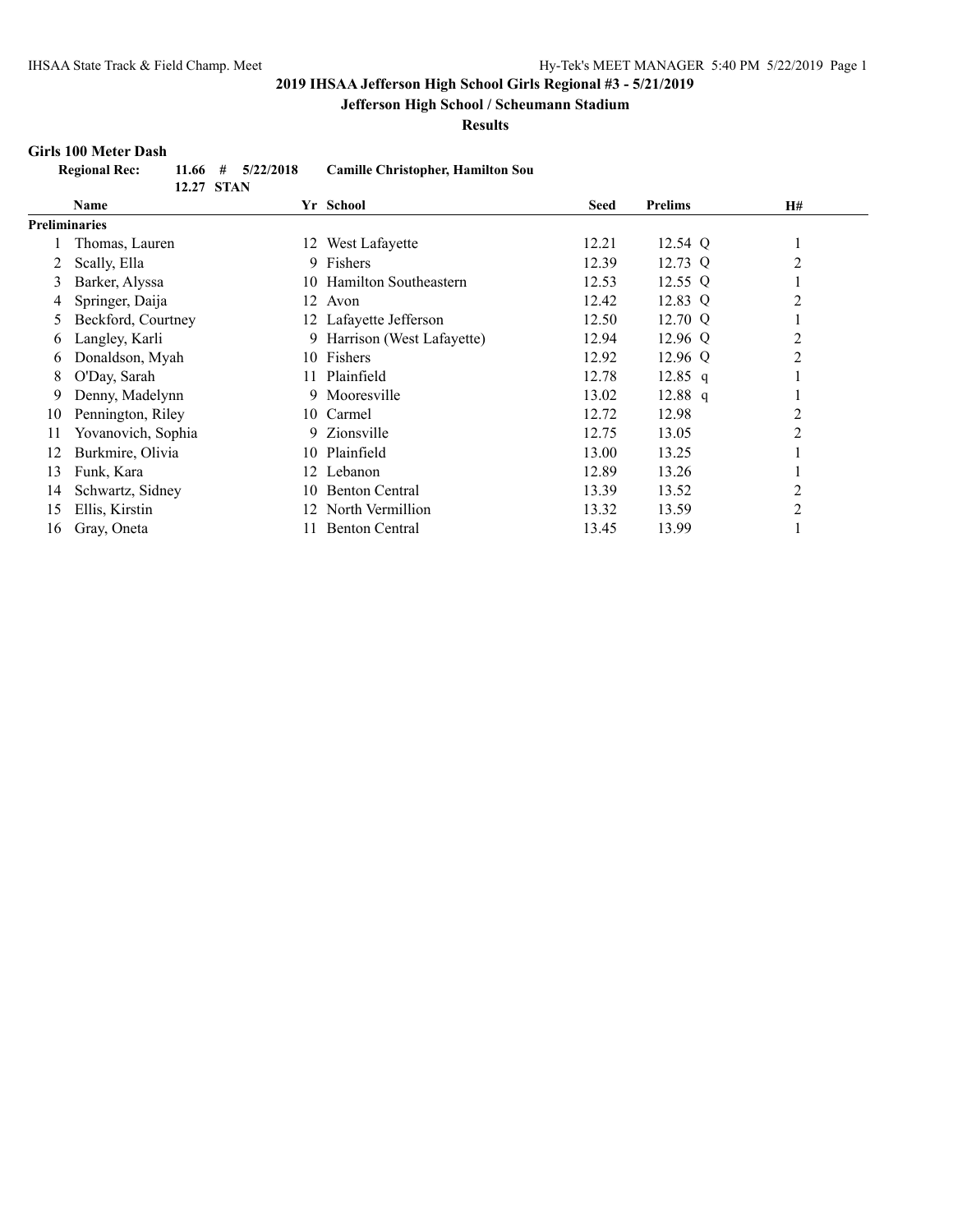## **Jefferson High School / Scheumann Stadium**

**Results**

# **Girls 100 Meter Dash**

|               | VIII'IS TUU IYIELEE IJASH |                                       |     |                                          |                |               |               |  |  |
|---------------|---------------------------|---------------------------------------|-----|------------------------------------------|----------------|---------------|---------------|--|--|
|               | <b>Regional Rec:</b>      | 5/22/2018<br>11.66<br>#<br>12.27 STAN |     | <b>Camille Christopher, Hamilton Sou</b> |                |               |               |  |  |
|               | Name                      |                                       |     | Yr School                                | <b>Prelims</b> | <b>Finals</b> | <b>Points</b> |  |  |
| <b>Finals</b> |                           |                                       |     |                                          |                |               |               |  |  |
|               | Thomas, Lauren            |                                       | 12  | West Lafayette                           | 12.54          | 12.31         | 10            |  |  |
|               | Springer, Daija           |                                       | 12  | Avon                                     | 12.83          | 12.60         | 8             |  |  |
| 3             | Scally, Ella              |                                       | 9.  | Fishers                                  | 12.73          | 12.64         | 6             |  |  |
| 4             | Barker, Alyssa            |                                       |     | 10 Hamilton Southeastern                 | 12.55          | 12.66         |               |  |  |
|               | Beckford, Courtney        |                                       |     | 12 Lafayette Jefferson                   | 12.70          | 12.80         | 4             |  |  |
| 6             | O'Day, Sarah              |                                       | 11. | Plainfield                               | 12.85          | 12.89         | 3             |  |  |
|               | Denny, Madelynn           |                                       | 9.  | Mooresville                              | 12.88          | 13.06         | ◠             |  |  |
| 8             | Donaldson, Myah           |                                       |     | 10 Fishers                               | 12.96          | 13.11         |               |  |  |
| 9             | Langley, Karli            |                                       |     | 9 Harrison (West Lafayette)              | 12.96          | 13.18         |               |  |  |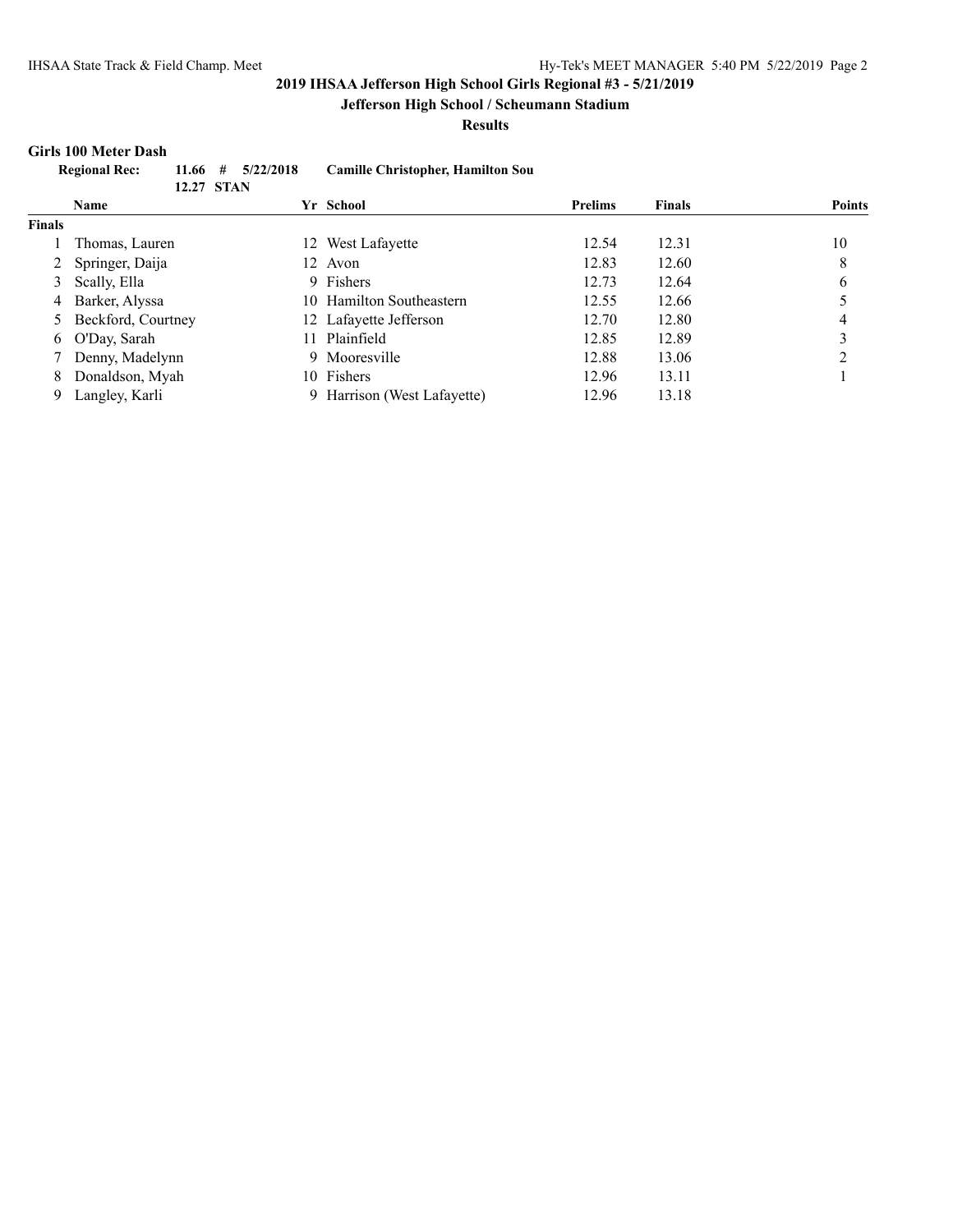## **Jefferson High School / Scheumann Stadium**

**Results**

#### **Girls 200 Meter Dash**

| <b>Regional Rec:</b> |            | $24.18$ # $5/22/2018$ | <b>Camille Christopher, Hamilton Sou</b> |
|----------------------|------------|-----------------------|------------------------------------------|
|                      | 25.17 STAN |                       |                                          |

|    | <b>Name</b>          |      | Yr School                 | Seed  | <b>Prelims</b> | <b>H#</b>      |
|----|----------------------|------|---------------------------|-------|----------------|----------------|
|    | <b>Preliminaries</b> |      |                           |       |                |                |
|    | Barker, Alyssa       | 10.  | Hamilton Southeastern     | 25.46 | 26.08 Q        | $\overline{c}$ |
|    | Lewis, Gabby         |      | 11 Fishers                | 26.23 | 26.47 Q        |                |
| 3  | Burgess, Olivia      |      | 11 Hamilton Southeastern  | 25.45 | 26.15 Q        | $\overline{2}$ |
| 4  | Scally, Ella         |      | 9 Fishers                 | 25.23 | 26.58 Q        |                |
| 5  | Nazarov, Michelle    | 9.   | Zionsville                | 26.32 | 26.19 Q        | $\overline{2}$ |
| 6  | Thompson, Aaliyah    | 11 - | Carmel                    | 26.71 | 26.75 Q        |                |
|    | Springer, Alana      | 9    | Avon                      | 26.33 | 26.20 q        | 2              |
| 8  | Pugh, Markaela       |      | 11 Hamilton Heights       | 26.72 | $26.75$ q      | $\overline{2}$ |
| 9  | Springer, Daija      | 12.  | Avon                      | 26.24 | $26.83$ q      |                |
| 10 | Montgomery, Hallie   |      | 10 Lebanon                | 26.60 | 27.06          |                |
| 11 | Brown, Jaylah        |      | 9 West Lafayette          | 27.65 | 27.35          | $\overline{2}$ |
| 12 | Lohmeyer, Jaylie     | 9.   | Harrison (West Lafayette) | 26.82 | 27.42          | $\overline{2}$ |
| 13 | McClerkin, Katlynn   |      | 12 North Montgomery       | 27.12 | 27.52          |                |
| 14 | Ryan, Sarah          | 12.  | Twin Lakes                | 27.50 | 28.02          |                |
| 15 | Warren, Brynn        |      | 9 Tri-County              | 29.82 | 29.66          | $\overline{2}$ |
| 16 | Kuns, Allison        | 9.   | Carroll (Flora)           | 30.16 | 30.04          |                |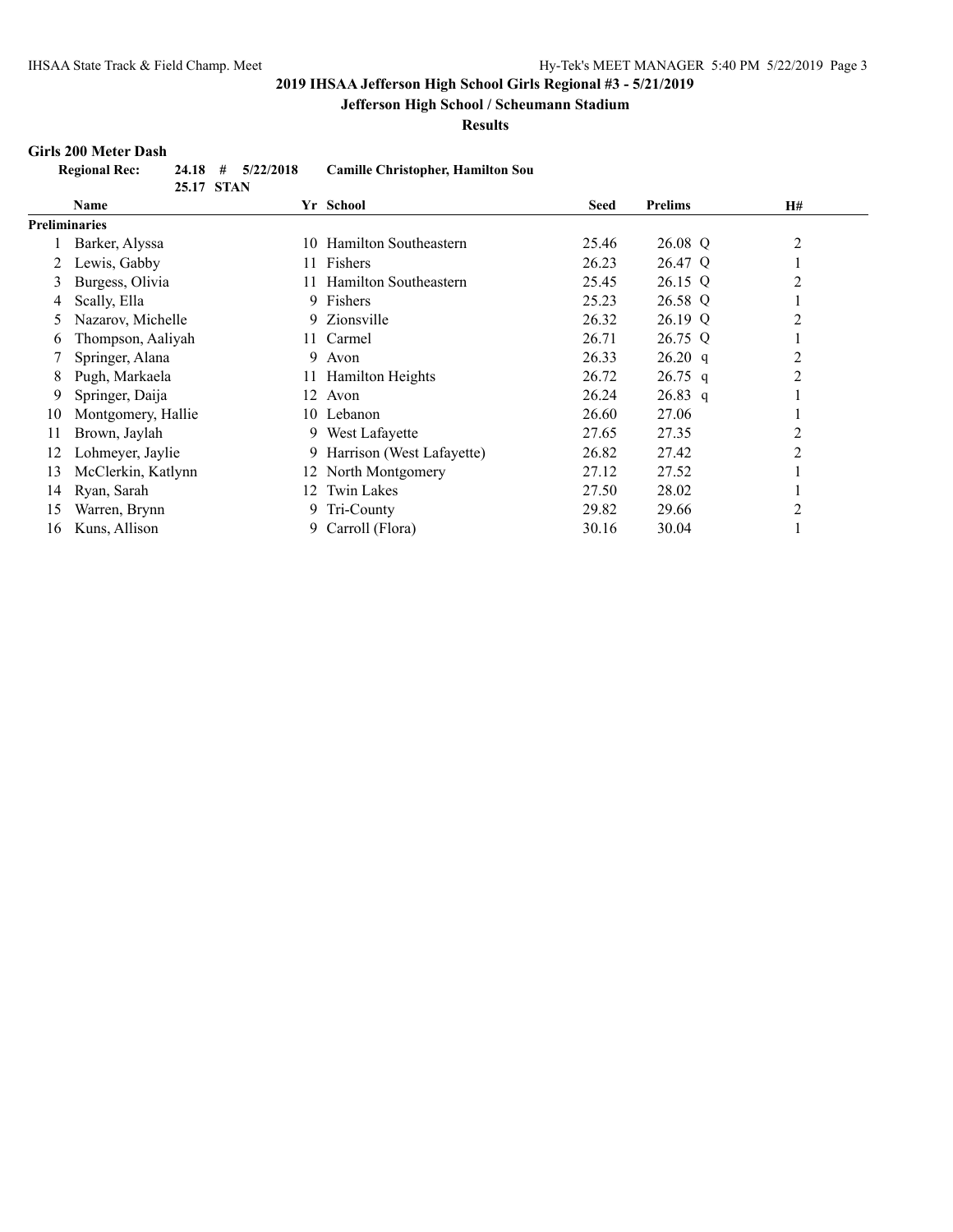## **Jefferson High School / Scheumann Stadium**

**Results**

#### **Girls 200 Meter Dash**

| 24.18<br><b>Regional Rec:</b> |                   | #<br>5/22/2018<br><b>Camille Christopher, Hamilton Sou</b><br>25.17 STAN |     |                         |                |               |        |
|-------------------------------|-------------------|--------------------------------------------------------------------------|-----|-------------------------|----------------|---------------|--------|
|                               | <b>Name</b>       |                                                                          |     | Yr School               | <b>Prelims</b> | <b>Finals</b> | Points |
| <b>Finals</b>                 |                   |                                                                          |     |                         |                |               |        |
|                               | Scally, Ella      |                                                                          |     | 9 Fishers               | 26.58          | 25.42         | 10     |
| 2                             | Barker, Alyssa    |                                                                          | 10. | Hamilton Southeastern   | 26.08          | 25.72         | 8      |
| 3                             | Burgess, Olivia   |                                                                          | 11. | Hamilton Southeastern   | 26.15          | 25.77         | 6      |
| 4                             | Springer, Alana   |                                                                          | 9   | Avon                    | 26.20          | 25.88         |        |
|                               | 5 Lewis, Gabby    |                                                                          | 11. | Fishers                 | 26.47          | 26.01         | 4      |
| 6                             | Nazarov, Michelle |                                                                          |     | 9 Zionsville            | 26.19          | 26.26         | 3      |
|                               | Pugh, Markaela    |                                                                          | 11. | <b>Hamilton Heights</b> | 26.75          | 26.65         | ◠      |
| 8                             | Thompson, Aaliyah |                                                                          | 11. | Carmel                  | 26.75          | 27.07         |        |
| 9                             | Springer, Daija   |                                                                          |     | 12 Avon                 | 26.83          | 27.54         |        |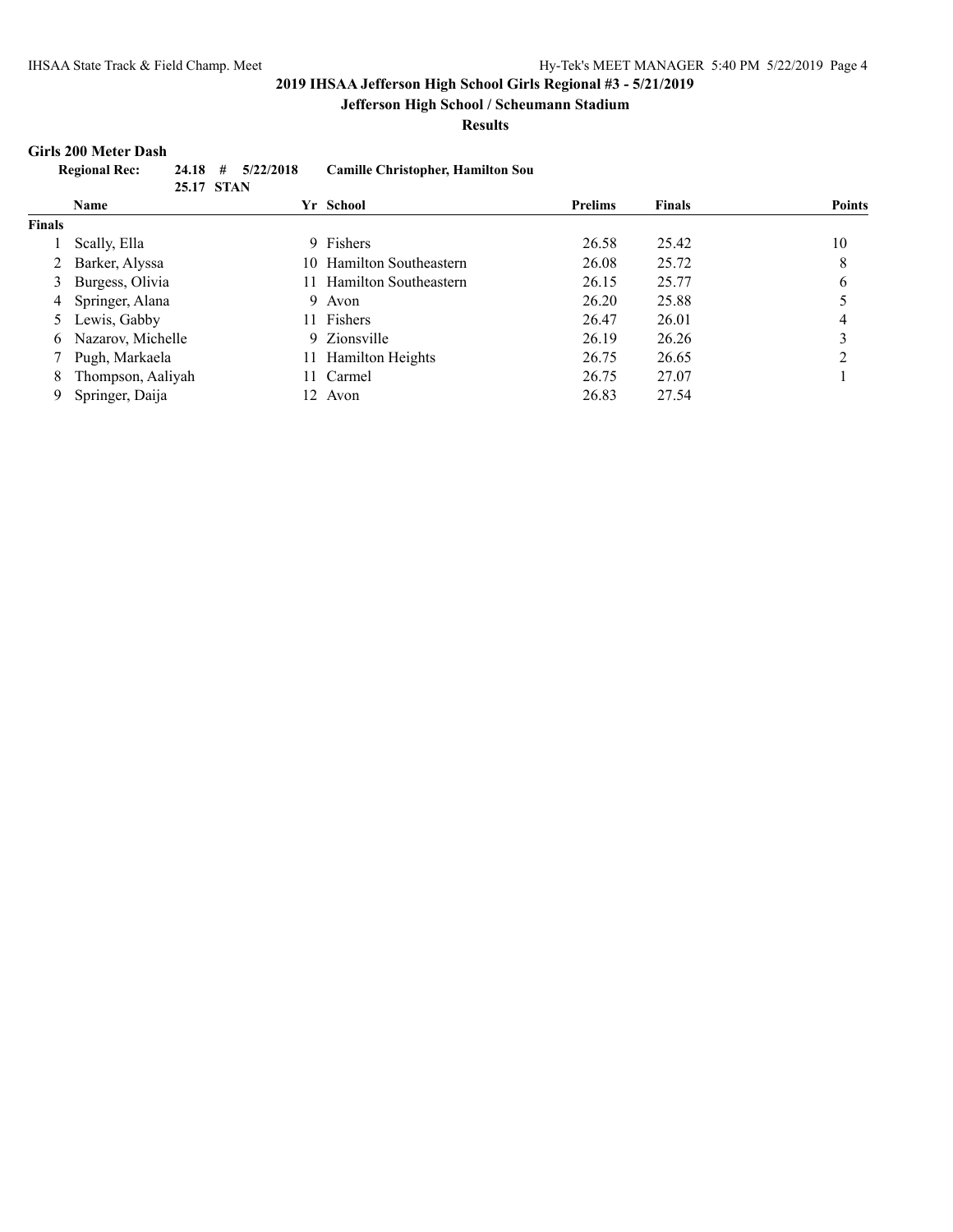## **Jefferson High School / Scheumann Stadium**

**Results**

#### **Girls 400 Meter Dash**

| <b>Regional Rec:</b> |            | $56.21$ # $5/22/2018$ | Lauren Thomas, West Lafavet |
|----------------------|------------|-----------------------|-----------------------------|
|                      | 57.38 STAN |                       |                             |

|               | Name              |     | Yr School                   | <b>Seed</b> | <b>Finals</b> |             | <b>H#</b>      | Points         |
|---------------|-------------------|-----|-----------------------------|-------------|---------------|-------------|----------------|----------------|
| <b>Finals</b> |                   |     |                             |             |               |             |                |                |
|               | Thomas, Lauren    | 12  | West Lafayette              | 56.99       | 56.72         | <b>STAN</b> | 2              | 10             |
| 2             | Wans, Regan       |     | 9 Hamilton Southeastern     | 57.46       | 56.78         | <b>STAN</b> | 2              | 8              |
| 3             | Anderson, Maria   |     | 12 Noblesville              | 58.94       | 57.65         |             | 2              | 6              |
| 4             | Lohmeyer, Jaylie  |     | 9 Harrison (West Lafayette) | 58.75       | 59.21         |             | 2              | 5              |
| 5             | Stogsdill, Summer | 10- | Lebanon                     | 1:01.15     | 1:00.46       |             | $\overline{c}$ | 4              |
| 6             | McFarland, Annice |     | 10 Hamilton Southeastern    | 1:00.49     | 1:01.03       |             | 2              | 3              |
|               | Watts, Keely      | 11. | Danville                    | 1:00.62     | 1:01.08       |             | 2              | $\overline{2}$ |
| 8             | Sexton, Emily     |     | 9 Zionsville                | 1:01.42     | 1:01.09       |             |                |                |
| 9             | Carlisle, Emersen |     | 9 Carmel                    | 1:00.02     | 1:01.43       |             | 2              |                |
| 10            | Green, Kyrstin    |     | 11 Lafayette Jefferson      | 1:01.45     | 1:01.47       |             |                |                |
| 11            | Grogan, Abbey     |     | 10 Carmel                   | 1:01.81     | 1:02.10       |             |                |                |
| 12            | Payne, Madison    | 11. | Monrovia                    | 1:00.65     | 1:03.30       |             | 2              |                |
| 13            | Butler, Evelyn    | 10- | Fishers                     | 1:02.20     | 1:03.45       |             |                |                |
| 14            | Griesey, London   | 12  | <b>Twin Lakes</b>           | 1:01.69     | 1:04.33       |             |                |                |
| 15            | Senesac, Adrien   | 10- | <b>Benton Central</b>       | 1:04.17     | 1:05.78       |             |                |                |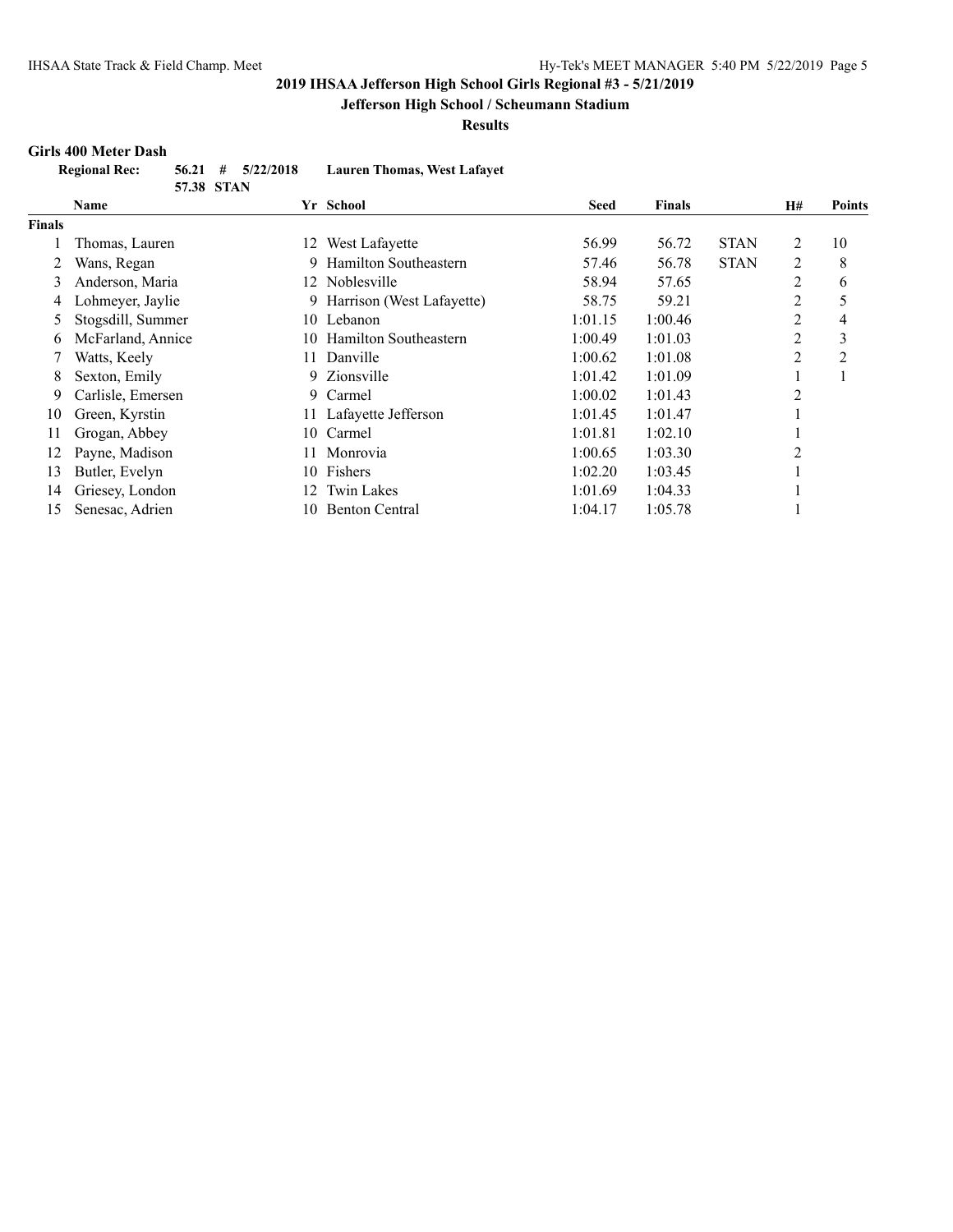## **Jefferson High School / Scheumann Stadium**

**Results**

#### **Girls 800 Meter Run**

| <b>Regional Rec:</b> |              | $2:12.70$ # $5/22/2018$ | Abigail Lynch, Brownsburg |
|----------------------|--------------|-------------------------|---------------------------|
|                      | 2:16.24 STAN |                         |                           |

|        | Name                      |     | Yr School                 | <b>Seed</b> | <b>Finals</b> |             | <b>Points</b> |
|--------|---------------------------|-----|---------------------------|-------------|---------------|-------------|---------------|
| Finals |                           |     |                           |             |               |             |               |
|        | Lynch, Abigail            | 10  | Brownsburg                | 2:18.56     | 2:13.93       | <b>STAN</b> | 10            |
|        | Tate, Ellie               | 12  | West Lafayette            | 2:16.47     | 2:15.73       | <b>STAN</b> | 8             |
| 3      | Schroeder, Ellie          | 12. | Guerin Catholic           | 2:19.01     | 2:16.36       |             | 6             |
| 4      | Mirro, Maddie             |     | Hamilton Southeastern     | 2:17.74     | 2:17.86       |             | 5             |
| 5      | Mitchell, Maria           |     | 10 Hamilton Heights       | 2:18.82     | 2:19.03       |             | 4             |
| 6      | Schafer, Vera             | 9   | Fishers                   | 2:19.85     | 2:19.65       |             | 3             |
|        | Rinehart, Lauren          | 11  | Zionsville                | 2:24.98     | 2:20.74       |             | 2             |
| 8      | Hazelrigg, Anna           | 11. | Noblesville               | 2:20.01     | 2:23.74       |             | 1             |
| 9      | Williams, Caitlin         | 9   | Harrison (West Lafayette) | 2:23.26     | 2:24.56       |             |               |
| 10     | Pedersen, Ellie           | 11  | Hamilton Southeastern     | 2:20.84     | 2:24.70       |             |               |
| 11     | Mansfield, Haley          | 10  | West Lafayette            | 2:24.42     | 2:25.05       |             |               |
| 12     | Sharples-Gordon, Isabella | 10  | Noblesville               | 2:20.69     | 2:25.72       |             |               |
| 13     | Saliji, Sara              |     | 12 Covington              | 2:29.59     | 2:27.26       |             |               |
| 14     | Thomas, Payton            | 10. | Plainfield                | 2:27.00     | 2:27.96       |             |               |
| 15     | High, Allison             |     | 10 Seeger                 | 2:29.62     | 2:31.34       |             |               |
| 16     | Fanning, Ally             | 12  | Twin Lakes                | 2:34.87     | 2:33.05       |             |               |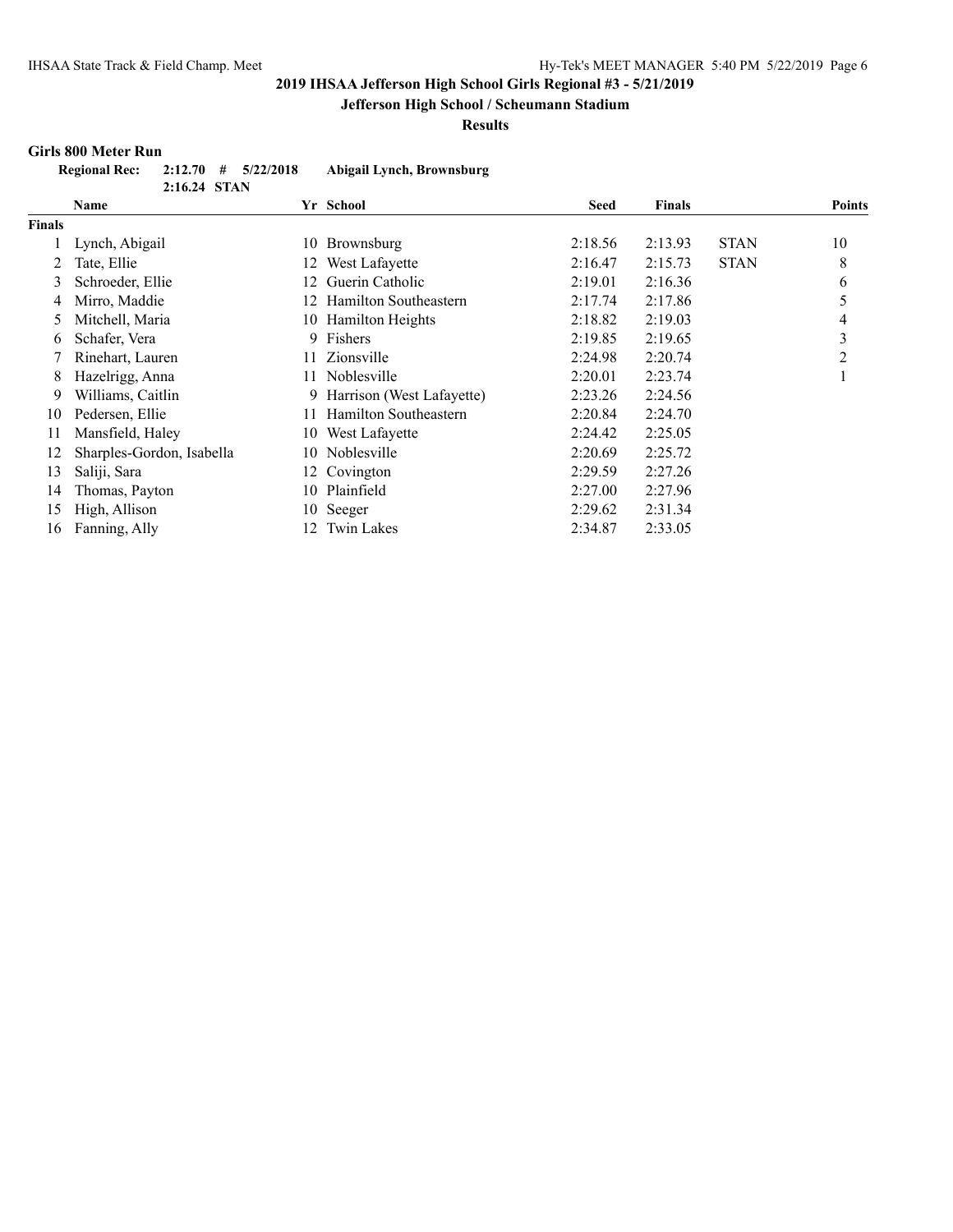## **Jefferson High School / Scheumann Stadium**

**Results**

#### **Girls 1600 Meter Run**

| <b>Regional Rec:</b> |              | $4:52.78$ # $5/27/2003$ | <b>Katie Harrington, Carmel</b> |
|----------------------|--------------|-------------------------|---------------------------------|
|                      | 5:02.82 STAN |                         |                                 |

|               | Yr School<br>Name  |     | <b>Seed</b>           | <b>Finals</b> | <b>Points</b>               |                |
|---------------|--------------------|-----|-----------------------|---------------|-----------------------------|----------------|
| <b>Finals</b> |                    |     |                       |               |                             |                |
|               | Lynch, Abigail     |     | 10 Brownsburg         | 5:08.91       | 4:52.73<br><b>STAN</b><br># | 10             |
| 2             | Bates, Phoebe      | 11- | Carmel                | 5:00.35       | 4:59.35<br><b>STAN</b>      | 8              |
| 3             | Tate, Emma         | 12  | West Lafayette        | 5:01.51       | <b>STAN</b><br>5:00.29      | 6              |
| 4             | Dixon, Brooke      | 11. | Brownsburg            | 5:08.69       | 5:01.56<br><b>STAN</b>      | 5              |
| 5.            | Mitchell, Maria    | 10  | Hamilton Heights      | 5:03.90       | 5:02.10<br><b>STAN</b>      | 4              |
| 6             | Hill, Halle        | 10. | Hamilton Southeastern | 5:04.45       | 5:08.28                     | 3              |
|               | Steffey, Alli      |     | 9 West Lafayette      | 5:19.31       | 5:18.48                     | $\overline{2}$ |
| 8             | Fry, Madison       |     | 11 Crawfordsville     | 5:21.74       | 5:18.91                     |                |
| 9             | Barrett, Elizabeth |     | 9 Fishers             | 5:16.12       | 5:20.00                     |                |
| 10            | Adams, Murphy      |     | 9 Lebanon             | 5:20.09       | 5:22.24                     |                |
| 11            | Allen, Margaret    | 11  | Zionsville            | 5:22.08       | 5:25.85                     |                |
| 12            | Carter, Abby       | 11. | Fishers               | 5:20.11       | 5:31.14                     |                |
| 13            | Williams, Payton   | 11  | <b>Benton Central</b> | 5:29.65       | 5:34.60                     |                |
| 14            | Tolen, Courtney    | 9   | <b>Benton Central</b> | 5:54.20       | 5:50.62                     |                |
| 15            | Gutwein, Courtney  | 10  | Frontier              | 5:58.94       | 6:04.22                     |                |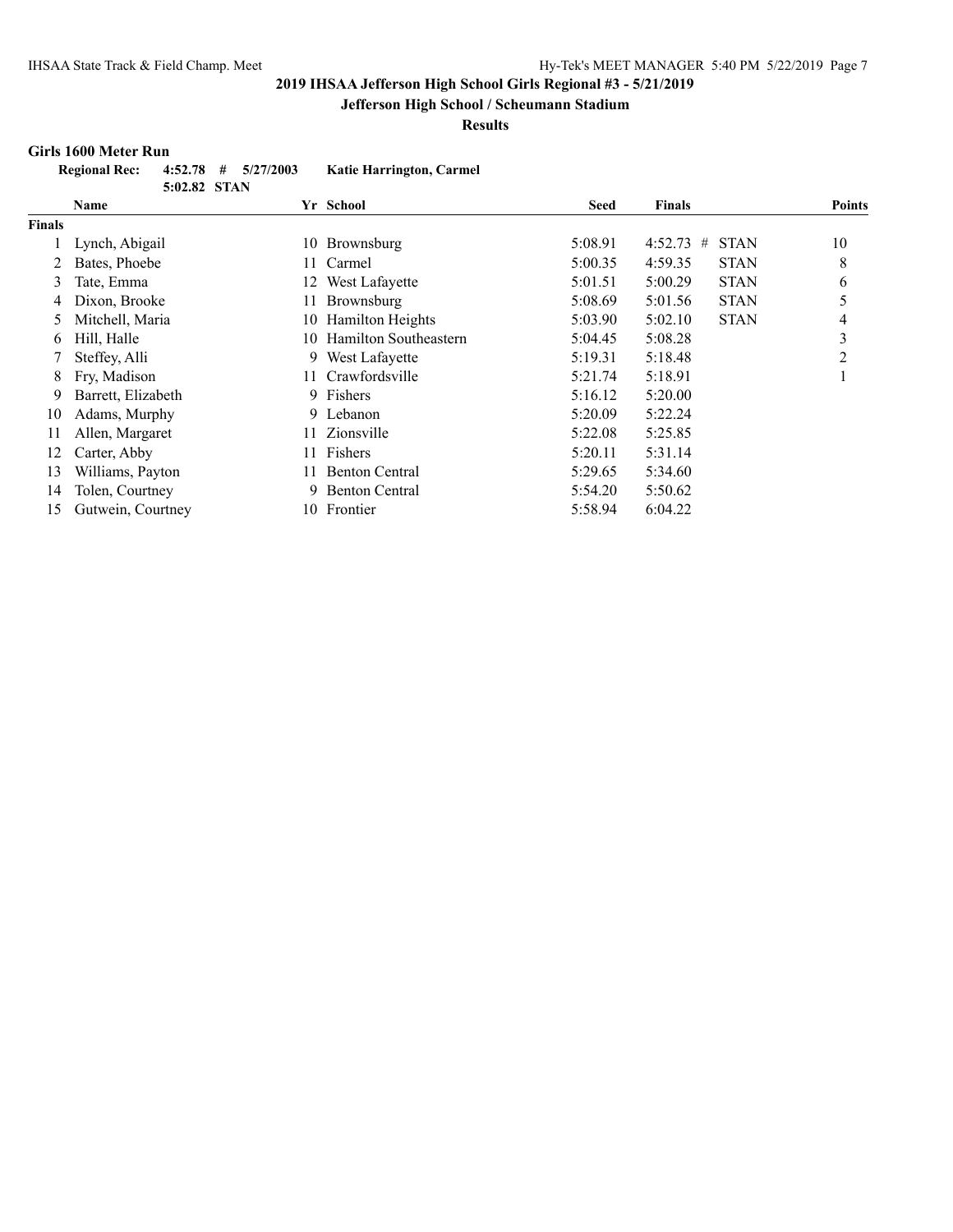## **Jefferson High School / Scheumann Stadium**

**Results**

#### **Girls 3200 Meter Run**

| Regional Rec: $10:35.73$ # $5/27/2003$ |               |  | <b>Katie Harrington, Carmel</b> |
|----------------------------------------|---------------|--|---------------------------------|
|                                        | 10:51.59 STAN |  |                                 |

|        | Name               |     | Yr School                    | <b>Seed</b> | <b>Finals</b> |             | <b>Points</b> |
|--------|--------------------|-----|------------------------------|-------------|---------------|-------------|---------------|
| Finals |                    |     |                              |             |               |             |               |
|        | Black, Lulu        | 12  | Hamilton Southeastern        | 10:49.12    | 10:46.48      | <b>STAN</b> | 10            |
| 2      | Wasson, Katelyn    | 11  | Zionsville                   | 11:11.86    | 10:49.16      | <b>STAN</b> | 8             |
| 3      | Bates, Phoebe      | 11  | Carmel                       | 11:08.03    | 10:58.94      |             | 6             |
| 4      | Tate, Emma         | 12. | West Lafayette               | 11:07.94    | 11:00.92      |             | 5             |
| 5      | Schultz, Mary      | 12. | West Lafayette               | 11:10.41    | 11:04.39      |             | 4             |
| 6      | Gutwein, Maggie    | 12  | Twin Lakes                   | 11:36.23    | 11:08.48      |             | 3             |
|        | Strueder, Johanna  | 11. | Fishers                      | 11:23.99    | 11:26.89      |             | 2             |
| 8      | Kraft, Tessa       |     | 12 Fishers                   | 11:22.11    | 11:28.64      |             |               |
| 9      | Waldal, Brooke     |     | 10 Carmel                    | 11:27.93    | 11:28.69      |             |               |
| 10     | Knoper, Audrey     | 9   | Western Boone                | 11:35.37    | 11:51.07      |             |               |
| 11     | Johnson, Ellie     | 10- | Hamilton Southeastern        | 11:23.69    | 11:57.63      |             |               |
| 12     | Ray, Alison        |     | 12 Brownsburg                | 12:03.33    | 12:02.31      |             |               |
| 13     | Wall, Isabella     | 10  | Avon                         | 12:03.84    | 12:02.39      |             |               |
| 14     | Romero, Jennifer   | 9   | Seeger                       | 12:05.29    | 12:07.53      |             |               |
| 15     | McCartney, Makenna |     | 10 Harrison (West Lafayette) | 12:07.99    | 12:22.52      |             |               |
| 16     | Smith, Libby       |     | 10 Seeger                    | 12:22.91    | 12:37.26      |             |               |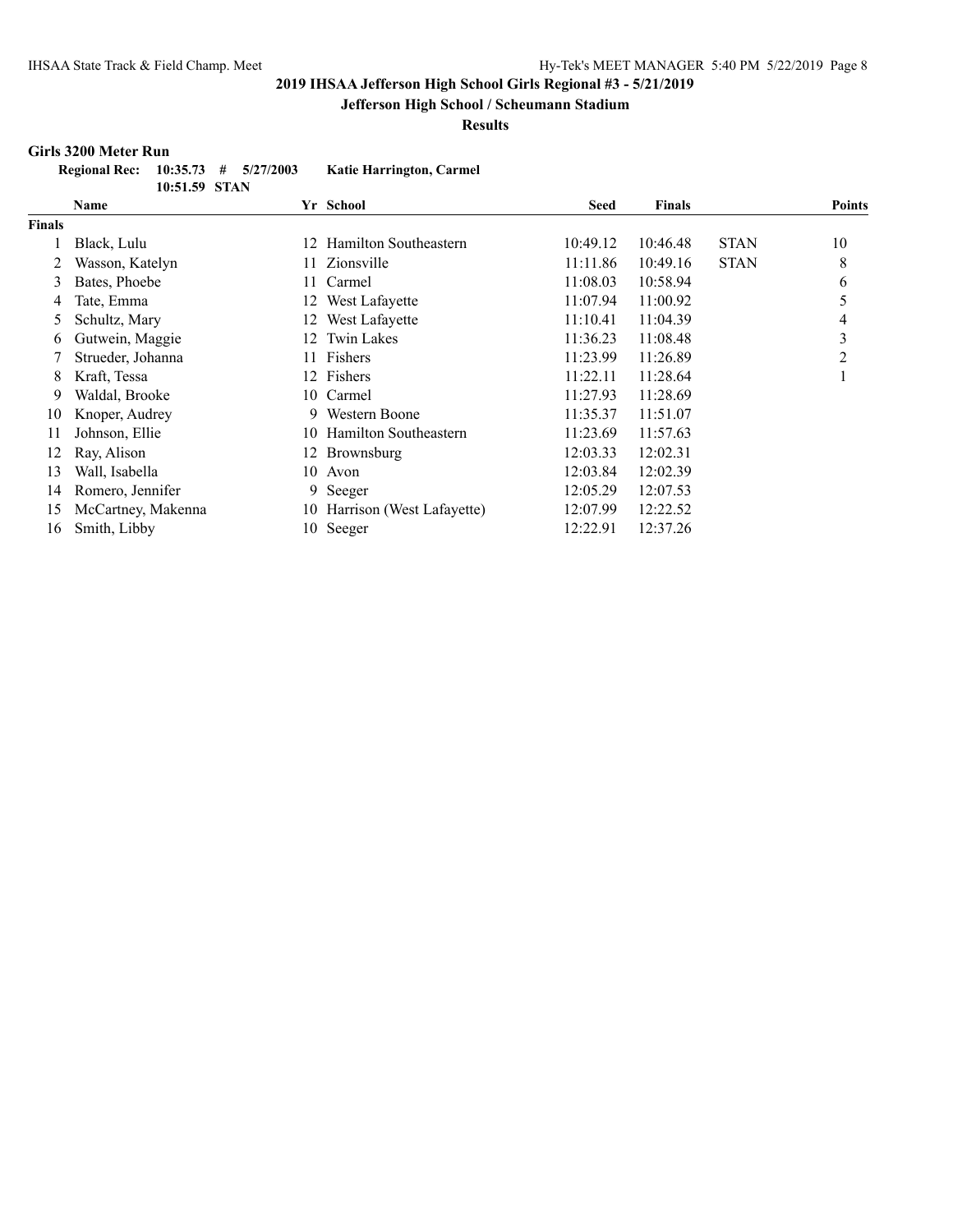## **Jefferson High School / Scheumann Stadium**

**Results**

#### **Girls 100 Meter Hurdles**

| <b>Regional Rec:</b> |                   | $14.63$ # $5/23/2017$ | <b>Emily Robertson, Westfield</b> |
|----------------------|-------------------|-----------------------|-----------------------------------|
|                      | <b>15.00 STAN</b> |                       |                                   |

|                      | <b>Name</b>       |      | Yr School                     | Seed  | <b>Prelims</b> | <b>H#</b>      |
|----------------------|-------------------|------|-------------------------------|-------|----------------|----------------|
| <b>Preliminaries</b> |                   |      |                               |       |                |                |
|                      | Utterback, Olivia | 11.  | Plainfield                    | 15.24 | 15.11 Q        | 2              |
|                      | Switzer, Shianne  |      | 11 McCutcheon                 | 15.24 | 15.90 Q        |                |
| 3                    | Gietl, Camryn     | 11.  | Zionsville                    | 15.72 | 15.45 Q        | 2              |
| 4                    | Senesac, Tressa   | 9    | <b>Benton Central</b>         | 16.11 | 15.96 Q        |                |
| 5                    | Brady, Kayla      |      | 11 Lafayette Central Catholic | 15.40 | 15.95 Q        | 2              |
| 6                    | Alanis, Nallely   | 12.  | Frankfort                     | 15.48 | 15.98 Q        |                |
|                      | Waling, Payton    |      | 12 Tri-West Hendricks         | 16.39 | 16.00 q        | 2              |
| 8                    | Boehm, Haley      | 10-  | Westfield                     | 15.47 | $16.21$ q      |                |
| 9                    | Allred, Sarah     | 12.  | Rossville                     | 16.19 | $16.74$ q      | 2              |
| 10                   | Wormuth, Lindsey  | 11.  | Noblesville                   | 16.62 | 16.80          |                |
| 11                   | Langley, Karli    |      | 9 Harrison (West Lafayette)   | 16.09 | 17.05          |                |
| 12                   | Penquite, Katy    | 12 - | West Lafayette                | 16.47 | 17.09          |                |
| 13                   | Thomas, Mikayla   |      | 10 North Vermillion           | 18.23 | 17.48          |                |
| 14                   | Elkin, Olivia     | 11.  | Carmel                        | 16.81 | 17.54          | 2              |
| 15                   | Roberts, Kyrstin  | 11.  | <b>Twin Lakes</b>             | 17.81 | 17.83          | $\overline{c}$ |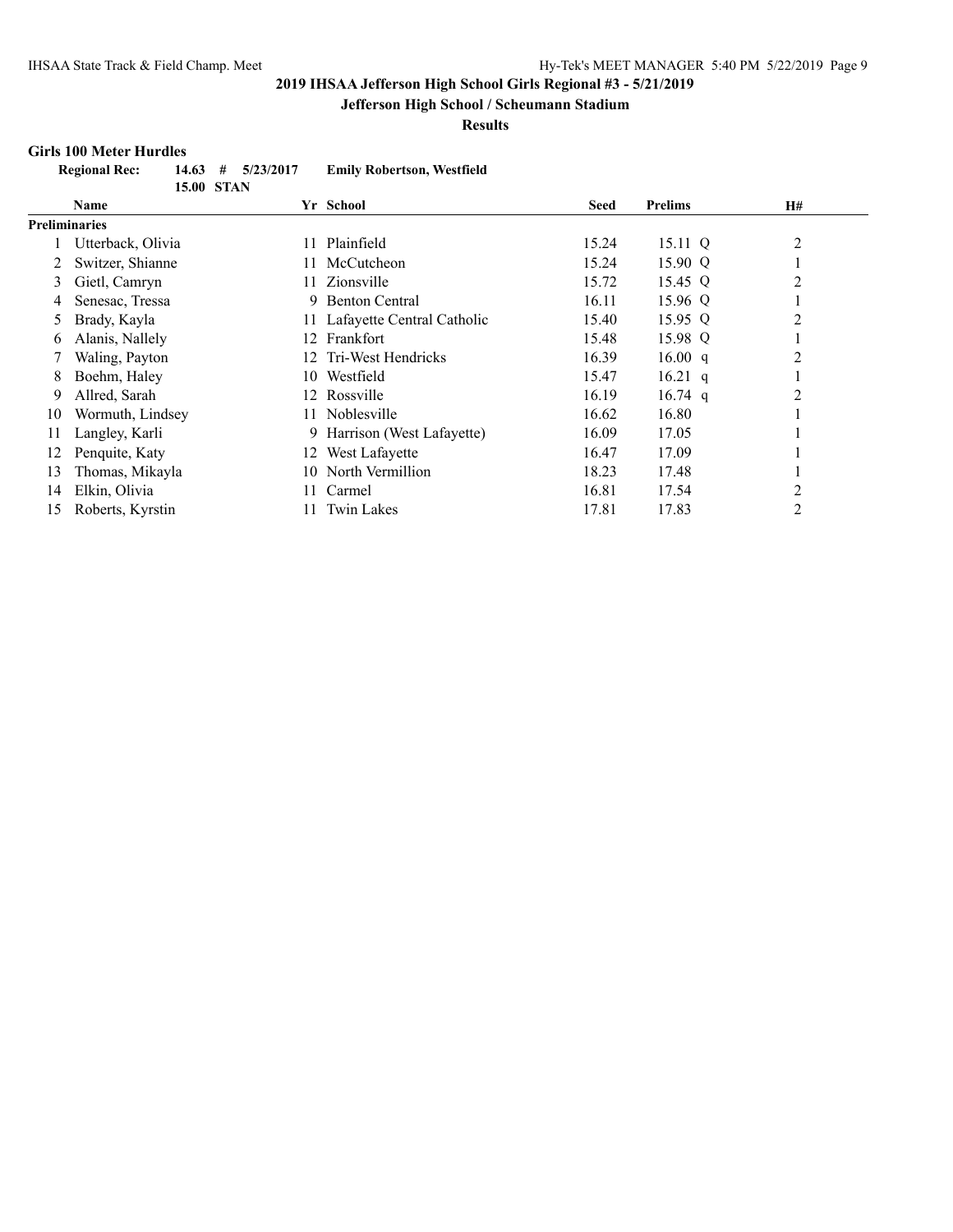## **Jefferson High School / Scheumann Stadium**

**Results**

#### **Girls 100 Meter Hurdles**

| <b>Regional Rec:</b> |                   | $14.63$ # $5/23/2017$ | <b>Emily Robertson, Westfield</b> |
|----------------------|-------------------|-----------------------|-----------------------------------|
|                      | <b>15.00 STAN</b> |                       |                                   |
| Name                 |                   |                       | Yr School                         |

|               | <b>Name</b>       |     | Yr School                     | <b>Prelims</b> | Finals | <b>Points</b> |
|---------------|-------------------|-----|-------------------------------|----------------|--------|---------------|
| <b>Finals</b> |                   |     |                               |                |        |               |
|               | Utterback, Olivia | 11. | Plainfield                    | 15.11          | 15.27  | 10            |
| 2             | Switzer, Shianne  | 11. | McCutcheon                    | 15.90          | 15.49  | 8             |
|               | Gietl, Camryn     | 11. | Zionsville                    | 15.45          | 15.51  | 6             |
| 4             | Brady, Kayla      |     | 11 Lafayette Central Catholic | 15.95          | 15.83  |               |
|               | Alanis, Nallely   |     | 12 Frankfort                  | 15.98          | 15.95  | 4             |
| 6.            | Boehm, Haley      |     | 10 Westfield                  | 16.21          | 16.04  |               |
|               | Waling, Payton    |     | 12 Tri-West Hendricks         | 16.00          | 16.18  |               |
| 8.            | Senesac, Tressa   |     | 9 Benton Central              | 15.96          | 16.36  |               |
|               | Allred, Sarah     |     | 12 Rossville                  | 16.74          | 16.70  |               |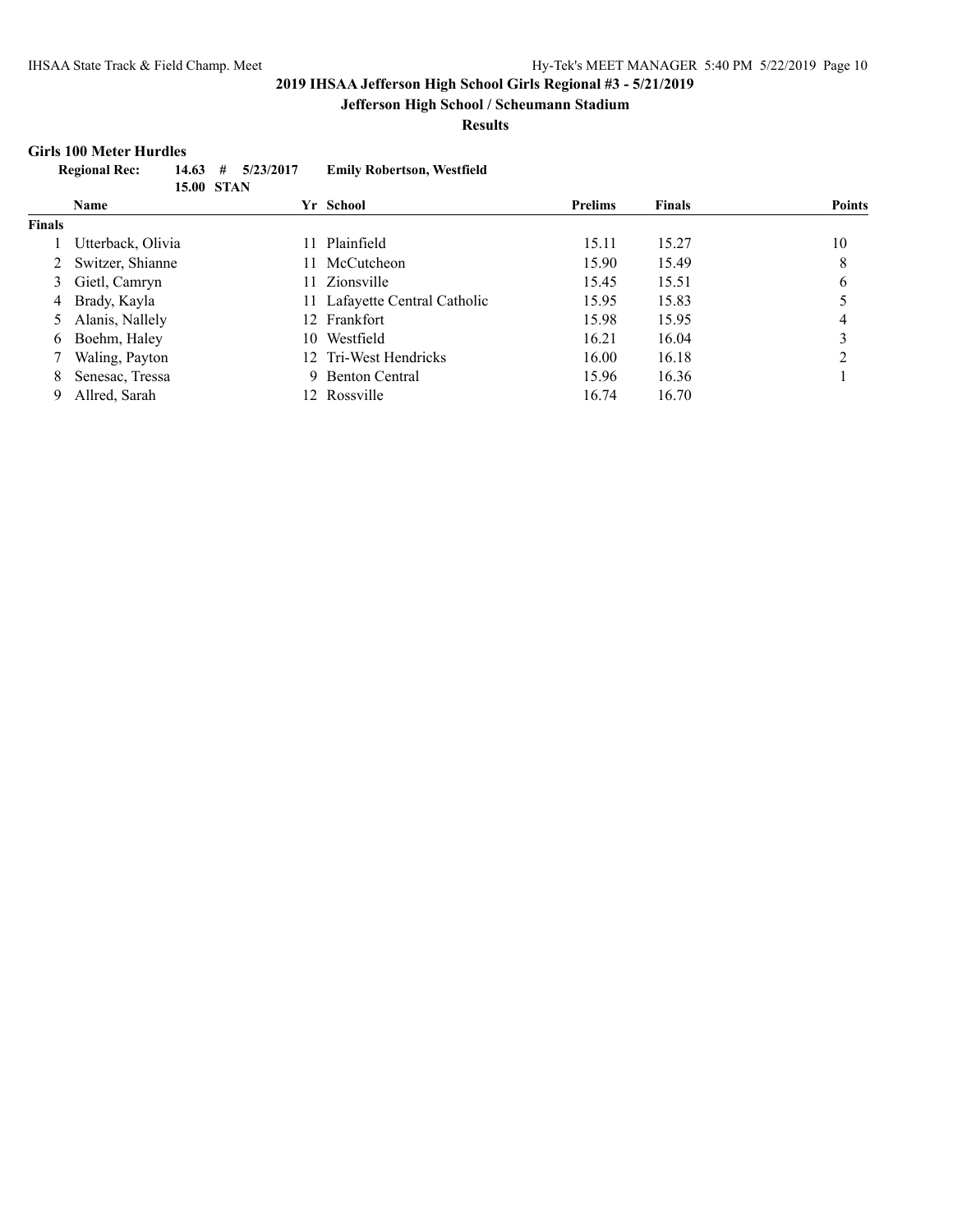## **Jefferson High School / Scheumann Stadium**

**Results**

#### **Girls 300 Meter Hurdles**

| <b>Regional Rec:</b> |            | $43.18$ # $5/23/2017$ | Ella Robinson, Zionsville |
|----------------------|------------|-----------------------|---------------------------|
|                      | 45.32 STAN |                       |                           |

|               | Name                 |     | Yr School                     | <b>Seed</b> | <b>Finals</b>             | <b>H#</b>      | <b>Points</b> |
|---------------|----------------------|-----|-------------------------------|-------------|---------------------------|----------------|---------------|
| <b>Finals</b> |                      |     |                               |             |                           |                |               |
|               | Robinson, Ella       |     | 12 Zionsville                 | 43.98       | #<br><b>STAN</b><br>42.62 | 2              | 10            |
|               | Sydnor, Tierra       | 12. | Hamilton Southeastern         | 45.51       | 44.42<br><b>STAN</b>      | 2              | 8             |
| 3             | Brady, Kayla         |     | 11 Lafayette Central Catholic | 44.95       | <b>STAN</b><br>44.64      | 2              | 6             |
| 4             | Waling, Payton       |     | 12 Tri-West Hendricks         | 47.26       | 45.92                     | 2              |               |
| 5             | Folta, Katie         | 12  | Fishers                       | 47.37       | 46.18                     | 2              | 4             |
| 6.            | Allred, Sarah        |     | 12 Rossville                  | 47.68       | 46.86                     | 2              | 3             |
|               | Alanis, Nallely      |     | 12 Frankfort                  | 46.55       | 47.24                     | 2              | 2             |
| 8.            | Strachan, Camila     | 10- | West Lafayette                | 47.29       | 47.43                     | $\overline{2}$ |               |
| 9             | Isenberg, Shannon    |     | 12 Southmont                  | 47.96       | 48.08                     |                |               |
| 10            | Kelley, Arianna      | 11. | Fishers                       | 47.90       | 48.09                     |                |               |
| 11            | Davis, Jada-Marie    |     | 9 Harrison (West Lafayette)   | 48.05       | 48.84                     |                |               |
| 12            | Getz, Leanna         |     | 11 Harrison (West Lafayette)  | 47.66       | 49.19                     | 2              |               |
| 13            | Senesac, Tressa      | 9   | <b>Benton Central</b>         | 49.01       | 50.17                     |                |               |
| 14            | Puterbaugh, Isabelle |     | 10 Seeger                     | 53.60       | 54.11                     |                |               |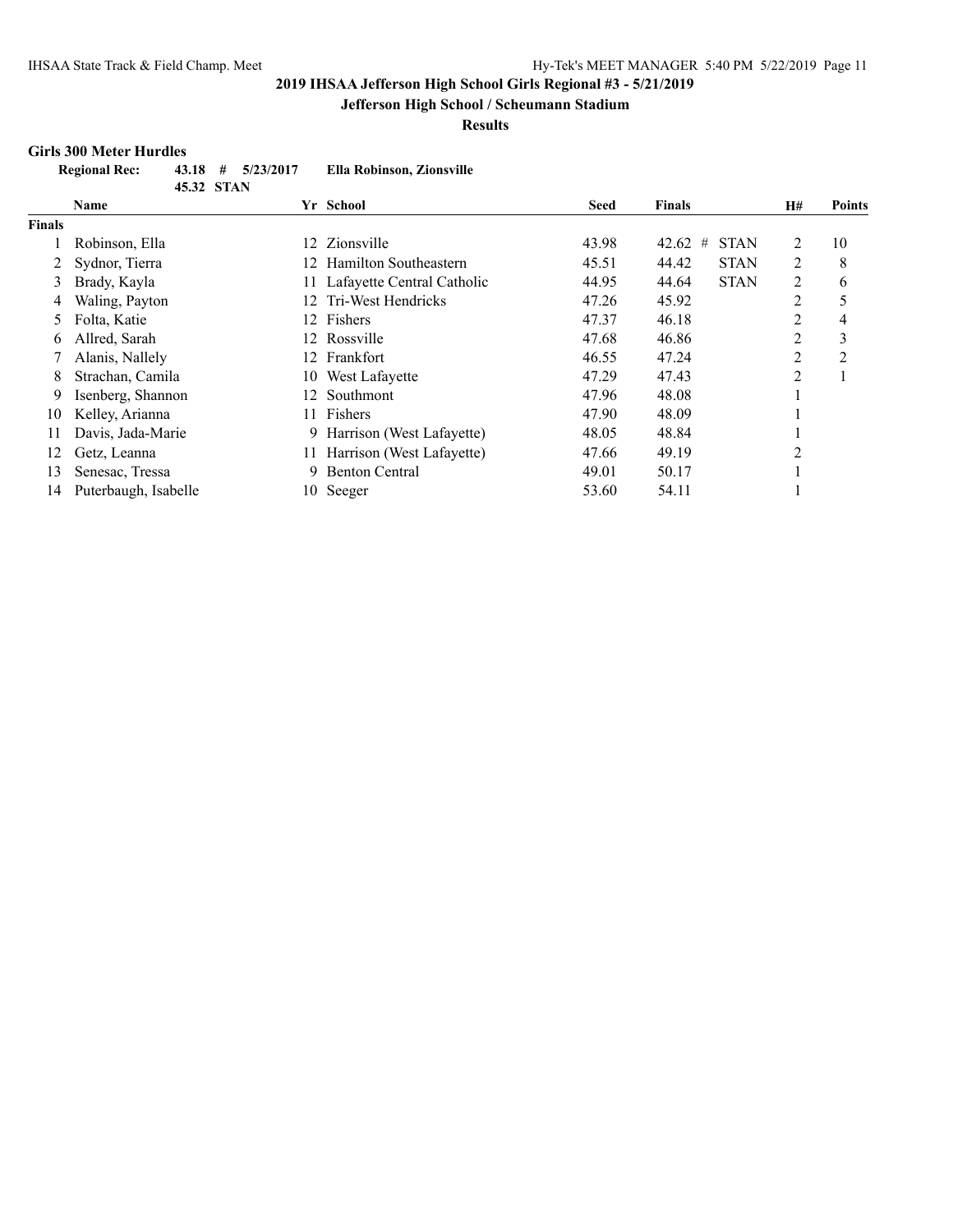**Jefferson High School / Scheumann Stadium**

**Results**

#### **Girls 4x100 Meter Relay**

**Regional Rec: 47.35 # 5/23/2017 Fishers, Fishers**

**P Carver, D Harrison, K Crose, T Perryman**

|               | 48.77 STAN                   |                                             |                           |                                               |                                    |
|---------------|------------------------------|---------------------------------------------|---------------------------|-----------------------------------------------|------------------------------------|
|               | Team                         | Relay                                       | Seed                      | H#<br>Finals                                  | <b>Points</b>                      |
| <b>Finals</b> |                              |                                             |                           |                                               |                                    |
| 1             | Hamilton Southeastern        |                                             | 48.62                     | 48.31<br><b>STAN</b>                          | $\overline{2}$<br>10               |
|               | 1) Burgess, Olivia 11        | 2) Hammons, Mya 12                          | 3) Sydnor, Tierra 12      | 4) Barker, Alyssa 10                          |                                    |
|               | 5) Leflore, Anaya 10         | 6) Johnston, Kendall 10                     | 7) Miles, Emonie 10       | 8) Banning, Jenna 10                          |                                    |
|               | 2 Fishers                    |                                             | 48.43                     | <b>STAN</b><br>48.61                          | $\overline{2}$<br>$8\,$            |
|               | 1) Scally, Ella 9            | 2) Donaldson, Myah 10                       | 3) Lewis, Gabby 11        | 4) May, Grace 12                              |                                    |
|               | 5) Perryman, Tamia 11        | 6) Baumgartner, Kate 9                      | 7) Lacy, Morgan 10        | 8) McClung, Kieya 12                          |                                    |
|               | 3 Lafayette Jefferson        |                                             | 48.62                     | <b>STAN</b><br>48.71                          | $\overline{2}$<br>6                |
|               | 1) Haskins, Nykela 12        | 2) Beckford, Courtney 12                    | 3) Stephany, Julie-ann 11 | 4) Killebrew, Mykah 9                         |                                    |
|               | 5) Williams, Akyra 9         | 6) Cartledge, Sanaa 10                      |                           |                                               |                                    |
|               | 4 Zionsville                 |                                             | 48.89                     | J48.71<br><b>STAN</b>                         | $\overline{2}$<br>5                |
|               | 1) Gietl, Camryn 11          | 2) Nazarov, Michelle 9                      | 3) Robinson, Lily 9       | 4) Yovanovich, Sophia 9                       |                                    |
|               | 5) Sexton, Audrey 11         | 6) Robinson, Ella 12                        | 7) Sullivan, Shea 11      | 8) Sexton, Emily 9                            |                                    |
|               | 5 Lebanon                    |                                             | 50.19                     | 49.44                                         | $\overline{2}$<br>4                |
|               | 1) Nino, Sara 11             | 2) Montgomery, Hallie 10                    | 3) Stogsdill, Summer 10   | 4) Funk, Kara 12                              |                                    |
|               | 5) Trepcos, Lexi 10          | 6) Scott, Maggie 9                          | 7) Strahm, Ivy 10         |                                               |                                    |
| 6             | Mooresville                  |                                             | 50.74                     | 49.47                                         | $\overline{2}$<br>3                |
|               | 1) Bombei, Emily 11          | 2) Bradford, Alysha 9                       | 3) Denny, Madelynn 9      | 4) Brimmage, Olivia 11                        |                                    |
|               | 5) Ervin, Alexis 12          |                                             |                           |                                               |                                    |
|               | 7 Avon                       |                                             | 50.41                     | 49.90                                         | $\boldsymbol{2}$<br>$\overline{c}$ |
|               | 1) Kendrick, Indiah 10       | 2) Harvey, Jayden 12                        | 3) Springer, Kaila 10     |                                               |                                    |
|               | 5) Walker, Ajanae 11         | 6) Verburg, Kira 9                          | 7) Sanders, Alexys 10     | 4) Springer, Alana 9<br>8) Springer, Daija 12 |                                    |
|               | Plainfield                   |                                             | 51.05                     | 50.26                                         |                                    |
| 8             |                              |                                             | 3) O'Day, Sarah 11        | 4) Burkmire, Olivia 10                        | 1<br>1                             |
|               | 1) Utterback, Olivia 11      | 2) Joseph, Brooke 9<br>6) Nuyen, Kendall 10 |                           |                                               |                                    |
|               | 5) Simmons, Koa 10           |                                             | 7) Buce, Ambria 11        | 8) Barker, Aubrey 12                          |                                    |
| 9.            | Brownsburg                   |                                             | 51.50                     | 50.80                                         | 1                                  |
|               | 1) Daniels, Elizabeth 12     | 2) Pratcher, Kendria 11                     | 3) Britton, Emily 11      | 4) Maihofer, Gianna 12                        |                                    |
|               | 5) Milton, Ra'mya 9          | 6) Stien, Mackenzie 11                      | 7) Folsom, Demetria 10    | 8) Kouton, Aniffa 12                          |                                    |
|               | 10 Carmel                    |                                             | 50.07                     | 50.89                                         | $\boldsymbol{2}$                   |
|               | 1) Thompson, Aaliyah 11      | 2) Pennington, Riley 10                     | 3) Gill, Kiara 11         | 4) McKay, Flora 10                            |                                    |
|               | 5) Marsella, Ellie 9         | 6) Agada, Uredoojo 10                       | 7) Marsella, Dani 12      | 8) Bailey, Lauren 9                           |                                    |
|               | 11 McCutcheon                |                                             | 51.02                     | 51.18                                         | $\mathbf{1}$                       |
|               | 1) Thornton, DayLynn 10      | 2) Beeker, Jade 11                          | 3) Crowe, Shelby 9        | 4) Switzer, Shianne 11                        |                                    |
|               | 5) Hertling, Elise 10        | 6) Robison, Sabrina 11                      | 7) Farrell, Marya 9       | 8) Talcott, Abigail 10                        |                                    |
| 12            | <b>Benton Central</b>        |                                             | 51.22                     | 51.33                                         | 1                                  |
|               | 1) Senesac, Tressa 9         | 2) Gray, Oneta 11                           | 3) Schwartz, Sidney 10    | 4) Fisher, Emma 12                            |                                    |
|               | 5) Deno, Lilly 9             | 6) Williams, Braiyahna 9                    |                           |                                               |                                    |
|               | 13 Harrison (West Lafayette) |                                             | 50.86                     | 52.29                                         | $\overline{c}$                     |
|               | 1) Asante, Aba 10            | 2) Evans, Kimba 10                          | 3) Davis, Jada-Marie 9    | 4) Langley, Karli 9                           |                                    |
|               | 5) Getz, Leanna 11           | 6) Sanson, Katie 10                         | 7) Lareau, Elliott 10     |                                               |                                    |
|               | 14 Hamilton Heights          |                                             | 51.35                     | 52.79                                         | 1                                  |
|               | 1) Pugh, Markaela 11         | 2) Henson, Samera 9                         | 3) Peterson, Jenna 10     | 4) Lopez, Victoria 9                          |                                    |
|               | 5) Logan, Jayla 9            | 6) Hanlon, Erin 11                          | 7) Schultze, Alaina 9     |                                               |                                    |
| 15            | Twin Lakes                   |                                             | 55.42                     | 54.34                                         | 1                                  |
|               | 1) Roberts, Kyrstin 11       | 2) Crowther, Courtney 9                     | 3) LaPiedra, Emma 9       | 4) Cory, Kyra 9                               |                                    |
|               | 5) Griesey, London 12        | 6) Ryan, Sarah 12                           | 7) Gutwein, Maggie 12     |                                               |                                    |
|               | 16 Covington                 |                                             | 56.45                     | 57.91                                         | 1                                  |
|               | 1) Richardson, Kenzie 10     | 2) Krepton, Sierra 9                        | 3) Reynolds, Erin 10      | 4) Swaney, Abby 11                            |                                    |
|               | 5) Saliji, Sara 12           | 6) Martin, Zoie 9                           |                           |                                               |                                    |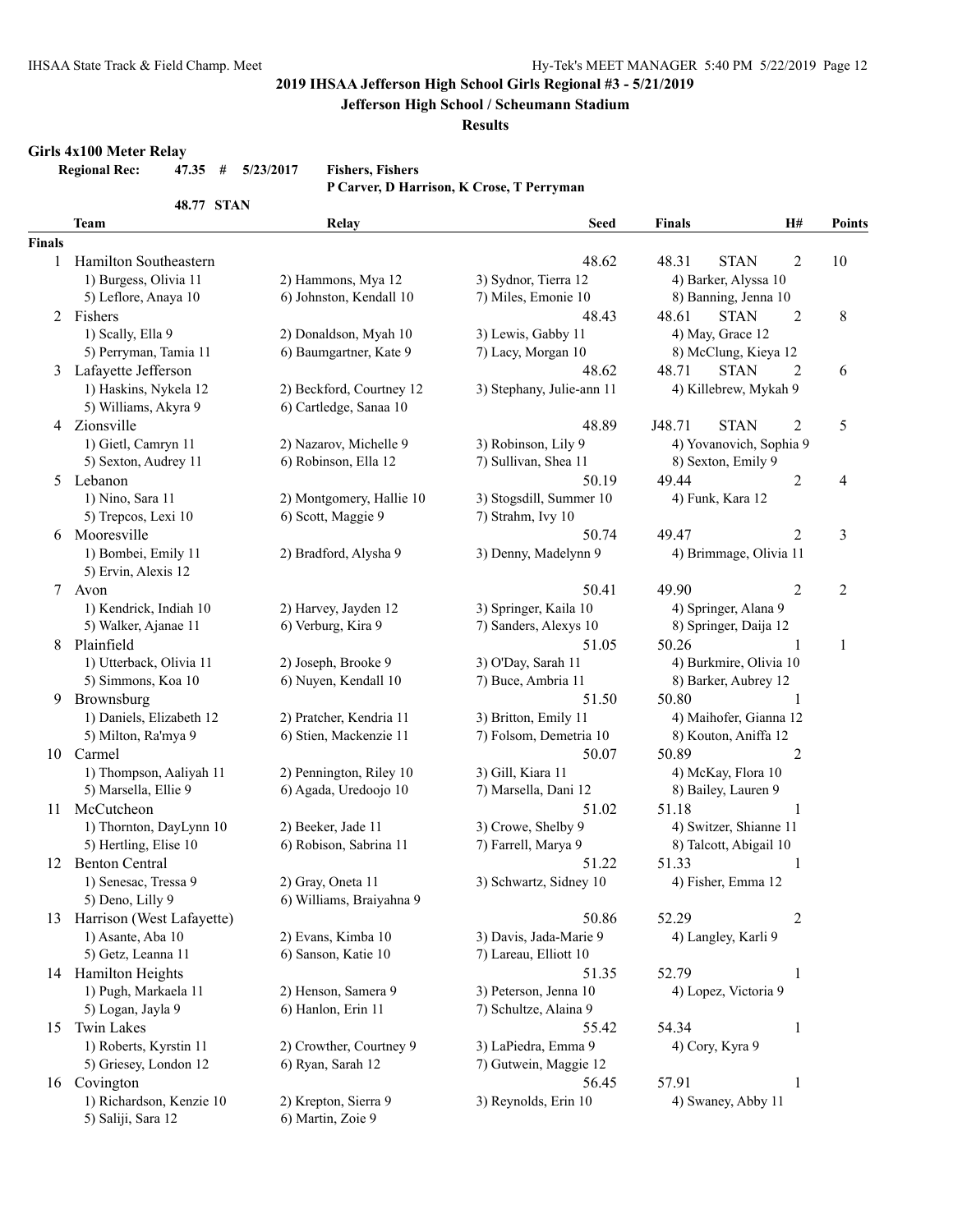**Jefferson High School / Scheumann Stadium**

**Results**

#### **Girls 4x400 Meter Relay**

**Regional Rec: 3:53.83 # 5/22/2018 West Lafayette, West Lafayet**

**E Tate, I Udo-Imeh, E Tate, L Thomas**

|               | 3:57.25 STAN              |                            |                                 |                  |                           |               |
|---------------|---------------------------|----------------------------|---------------------------------|------------------|---------------------------|---------------|
|               | Team                      | Relay                      | <b>Seed</b>                     | <b>Finals</b>    | H#                        | <b>Points</b> |
| <b>Finals</b> |                           |                            |                                 |                  |                           |               |
| 1             | Hamilton Southeastern     |                            | 3:54.72                         | 3:55.91          | <b>STAN</b><br>2          | 10            |
|               | 1) Burgess, Olivia 11     | 2) Hammons, Mya 12         | 3) Sydnor, Tierra 12            |                  | 4) Wans, Regan 9          |               |
|               | 5) McFarland, Annice 10   | 6) Etheredge, Madisyn 10   | 7) Ewing, Kinsey So             |                  | 8) Johnson, Lauren 11     |               |
|               | 2 Zionsville              |                            | 3:58.24                         | 3:57.85          | $\overline{2}$            | 8             |
|               | 1) Nazarov, Michelle 9    | 2) Robinson, Ella 12       | 3) Robinson, Lily 9             |                  | 4) Rinehart, Lauren 11    |               |
|               | 5) Gietl, Camryn 11       | 6) Sexton, Emily 9         | 7) McCooey, Reagan 11           |                  | 8) Sullivan, Shea 11      |               |
| 3             | West Lafayette            |                            | 4:06.30                         | 4:02.61          | $\overline{2}$            | 6             |
|               | 1) Strachan, Camila 10    | 2) Tate, Ellie 12          | 3) Marks, Ella 10               |                  | 4) Thomas, Lauren 12      |               |
|               | 5) Penquite, Katy 12      | 6) Steffey, Alli 9         | 7) Myers, Maddie 11             | 8) Tate, Emma 12 |                           |               |
|               | 4 Noblesville             |                            | 4:03.93                         | 4:04.84          | $\overline{2}$            | 5             |
|               | 1) Anderson, Maria 12     | 2) Boles, DeLaney 10       | 3) Sharples-Gordon, Isabella 10 |                  | 4) Hazelrigg, Anna 11     |               |
|               | 5) Siefert, Kiana 9       | 6) Hoffman, Megan 10       | 7) Dennis, Noelle 12            |                  | 8) Tyler, Shelby 12       |               |
| 5             | Brownsburg                |                            | 4:13.77                         | 4:06.21          | 1                         | 4             |
|               | 1) Daniels, Elizabeth 12  | 2) Griffin, Jordan Fr      | 3) Lynch, Abigail 10            |                  | 4) Dixon, Brooke 11       |               |
|               | 5) Barrett, Michaela 12   | 6) Maihofer, Isabella 10   | 7) Kouton, Aniffa 12            |                  |                           |               |
| 6.            | Carmel                    |                            | 4:02.18                         | 4:07.09          | 2                         | 3             |
|               | 1) Grogan, Abbey 10       | 2) Thompson, Aaliyah 11    | 3) Kaufman, Abby 11             |                  | 4) Zeruesenay, Mahalet 10 |               |
|               | 5) Hunter, Martha 11      | 6) Thompson, Gillian 9     | 7) Carlisle, Emersen 9          |                  | 8) Bates, Phoebe 11       |               |
|               | 7 Hamilton Heights        |                            | 4:10.30                         | 4:09.40          | 2                         | 2             |
|               | 1) Mitchell, Maria 10     | 2) Christiansen, Abby 12   | 3) Guthrie, Morgan 10           |                  | 4) Smith, Kelsey 9        |               |
|               | 5) Lopez, Alex 12         | 6) Pugh, Markaela 11       | 7) Roth, Abby 12                |                  | 8) Lopez, Victoria 9      |               |
| 8             | Mooresville               |                            | 4:15.43                         | 4:11.30          | 1                         | 1             |
|               | 1) Bombei, Emily 11       | 2) Denny, Madelynn 9       | 3) Head, Elynor 11              |                  | 4) Bradford, Alysha 9     |               |
|               | 5) Reynolds, Emilie 11    | 6) Brimmage, Olivia 11     |                                 |                  |                           |               |
|               |                           |                            |                                 |                  |                           |               |
| 9.            | Westfield                 |                            | 4:16.06                         | 4:11.88          | 1                         |               |
|               | 1) Coates, Sarah 10       | 2) Bullock, Alison 11      | 3) Fife, Hannah 11              |                  | 4) Boehm, Haley 10        |               |
|               | 5) Hammes, Jadeyn 10      | 6) Brown, Sophia 10        | 7) Clark, Julia 10              |                  | 8) Zimmerman, Raychl 10   |               |
|               | 10 Fishers                |                            | 4:06.90                         | 4:12.33          | 2                         |               |
|               | 1) Baumgartner, Kate 9    | 2) Butler, Evelyn 10       | 3) Folta, Katie 12              |                  | 4) Schroeder, Chloe 10    |               |
|               | 5) McClung, Kieya 12      | 6) Scally, Ella 9          | 7) Kelley, Arianna 11           |                  | 8) Bodnar, Lilia 11       |               |
|               | 11 North Montgomery       |                            | 4:12.29                         | 4:12.82          | 1                         |               |
|               | 1) Humphreys, Kendall 12  | 2) McClaskey, Grace 10     | 3) McClerkin, Katlynn 12        |                  | 4) Anderson, Brynn 12     |               |
|               | 5) Burns, Caitlin 9       | 6) Daron, Mary 10          | 7) Campbell, Sidney 10          | 8) Welch, Madi 9 |                           |               |
| 12            | Harrison (West Lafayette) |                            | 4:10.79                         | 4:14.40          | $\overline{c}$            |               |
|               | 1) Nagel, Nicole 11       | 2) Getz, Leanna 11         | 3) Williams, Caitlin 9          |                  | 4) Lohmeyer, Jaylie 9     |               |
|               | 5) Shen, Arden 12         | 6) Flynn, Alexi 10         | 7) Lareau, Elliott 10           |                  | 8) Buchanan, Kyndel 12    |               |
| 13            | Guerin Catholic           |                            | 4:09.61                         | 4:15.01          | 2                         |               |
|               | 1) Jacoby, Anna 10        | 2) Klavon, Joelle 9        | 3) Schroeder, Ellie 12          |                  | 4) Zlatniski, Emily 12    |               |
|               | 5) Vlasak, Grace 11       | 6) Klee, Delaney 10        | 7) Gallagher, Maghan 10         |                  | 8) Woods, Sophia 10       |               |
|               | 14 Benton Central         |                            | 4:24.98                         | 4:23.14          | 1                         |               |
|               | 1) Senesac, Adrien 10     | 2) Powell, Jazmin 12       | 3) Schwartz, Sidney 10          |                  | 4) Fisher, Emma 12        |               |
|               | 5) Tolen, Courtney 9      | 6) Richey, Halle 11        | 7) Williams, Natalie 9          |                  |                           |               |
|               | 15 Fountain Central       |                            | 4:27.39                         | 4:30.36          | 1                         |               |
|               | 1) Norman, Cassidy 10     | 2) Rahm-Bradford, Nadya 11 | 3) Linville, Mackenzy 12        |                  | 4) Borman, Dakota 10      |               |
|               | 5) Sims, Courtney 9       |                            |                                 |                  |                           |               |
|               | 16 Seeger                 |                            | 4:34.34                         | 4:43.14          | 1                         |               |
|               | 1) High, Allison 10       | 2) Kirkpatrick, Leah 9     | 3) Puterbaugh, Isabelle 10      |                  | 4) Leonard, Paige 11      |               |
|               | 5) Garriott, Regan 12     | 6) Pruitt, Kaileigh 12     | 7) Romero, Jennifer 9           |                  | 8) Smith, Libby 10        |               |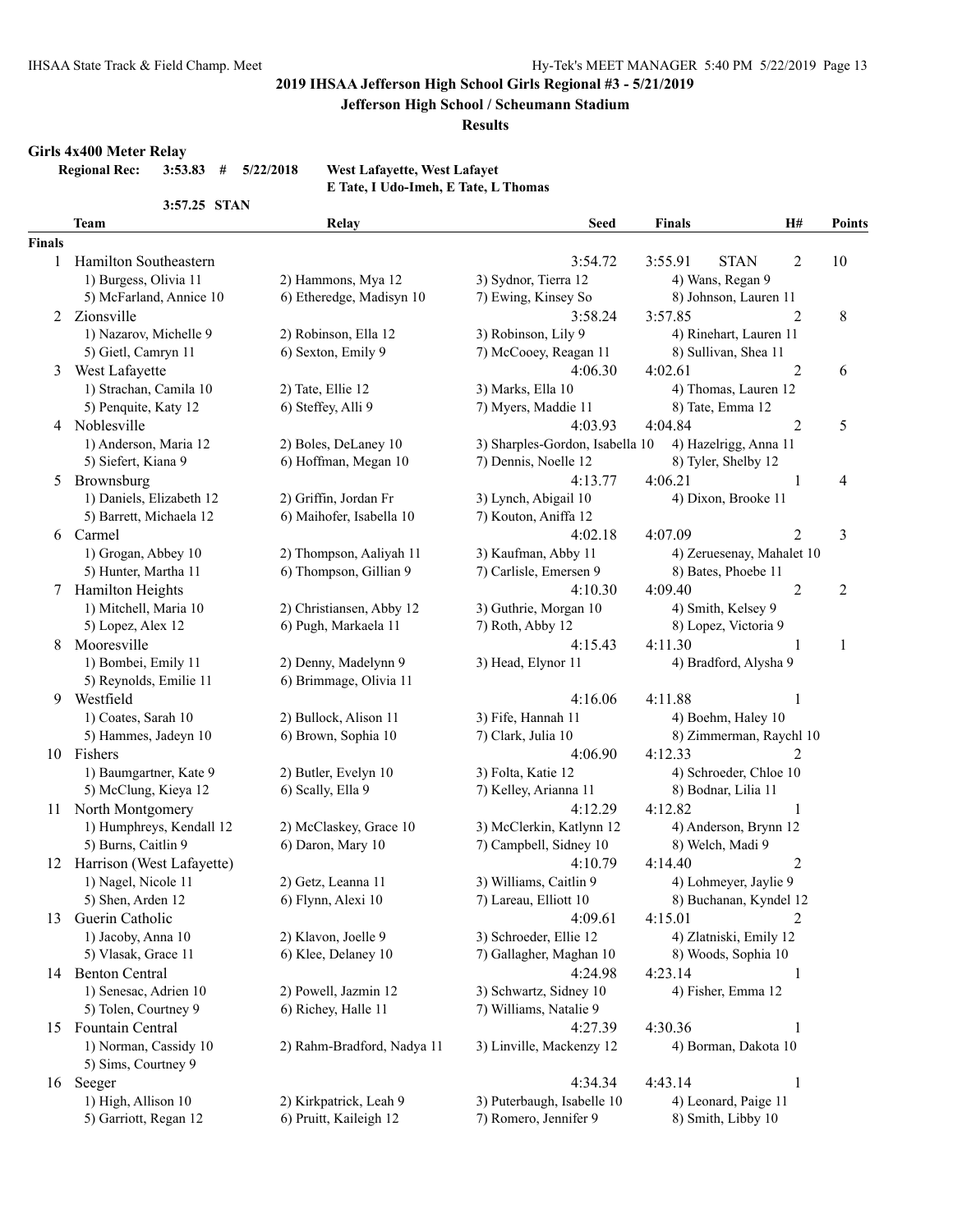**Jefferson High School / Scheumann Stadium**

#### **Results**

#### **Girls 4x800 Meter Relay**

**Regional Rec: 9:13.56 # 5/22/2018 Brownsburg, Brownsburg**

**G Bische, L Cover-Rinehart, B Dixon, A Lynch**

|               | 9:24.46 STAN                 |                                 |                                  |                             |                  |                |
|---------------|------------------------------|---------------------------------|----------------------------------|-----------------------------|------------------|----------------|
|               | <b>Team</b>                  | Relay                           | Seed                             | <b>Finals</b>               | H#               | <b>Points</b>  |
| <b>Finals</b> |                              |                                 |                                  |                             |                  |                |
| 1             | West Lafayette               |                                 | 9:46.16                          | 9:21.81<br><b>STAN</b>      | 2                | 10             |
|               | 1) Schultz, Mary 12          | 2) Marks, Ella 10               | 3) Steffey, Alli 9               | 4) Tate, Ellie 12           |                  |                |
|               | 5) Mansfield, Haley 10       | 6) Jordan, Caroline 11          | 7) Thomas, Lauren 12             | 8) Tate, Emma 12            |                  |                |
| 2             | Hamilton Southeastern        |                                 | 9:20.20                          | 9:24.54                     | $\boldsymbol{2}$ | $8\,$          |
|               | 1) Mirro, Maddie 12          | 2) McFarland, Annice 10         | 3) Pedersen, Ellie 11            | 4) Black, Lulu 12           |                  |                |
|               | 5) Wans, Regan 9             | 6) Baker, Brooke 9              | 7) Mirro, Jehnea 9               | 8) Hill, Halle 10           |                  |                |
| 3             | Noblesville                  |                                 | 9:27.14                          | 9:26.85                     | $\overline{2}$   | 6              |
|               | 1) Anderson, Maria 12        | 2) Sharples-Gordon, Isabella 10 | 3) Deal, Aubrie 12               | 4) Hazelrigg, Anna 11       |                  |                |
|               | 5) McGavic, Mya 10           | 6) Swart, Aubrey 12             | 7) Stahl, Sophie 10              | 8) King, Madison 11         |                  |                |
|               | 4 Fishers                    |                                 | 9:29.27                          | 9:27.23                     | $\overline{2}$   | 5              |
|               | 1) Carter, Abby 11           | 2) Schafer, Vera 9              | 3) Gillespie, Emma 11            | 4) Barrett, Elizabeth 9     |                  |                |
|               | 5) Urban, Brynn 10           | 6) Wai, Miya 12                 | 7) Mybeck, Megan 9               | 8) Bodnar, Lilia 11         |                  |                |
| 5             | Carmel                       |                                 | 9:33.09                          | 9:34.69                     | $\overline{2}$   | 4              |
|               | 1) Hand, Emily 11            | 2) Christie, Annie 10           | 3) Hunter, Martha 11             | 4) Haines, Sydney 11        |                  |                |
|               | 5) McAndrews, Lily 11        | 6) Khurram, Izza 12             | 7) Zeruesenay, Mahalet 10        | 8) Bates, Phoebe 11         |                  |                |
| 6             | Zionsville                   |                                 | 9:56.60                          | 9:49.71                     | $\overline{2}$   | 3              |
|               | 1) Settle, Anna 11           | 2) Browne, Taylor 10            | 3) McCooey, Reagan 11            | 4) Allen, Margaret 11       |                  |                |
|               | 5) Humphries, Katherine 10   | 6) Robinson, Ella 12            | 7) Meredith, Brooke 12           | 8) Rinehart, Lauren 11      |                  |                |
| 7             | Westfield                    |                                 | 9:42.87                          | 9:54.23                     | 2                | $\overline{c}$ |
|               | 1) Fife, Hannah 11           | 2) Brown, Sophia 10             | 3) Clark, Julia 10               | 4) Delahunty, ChristyAnn 12 |                  |                |
|               | 5) Baldwin, Ashley 10        | 6) Porter, Sophie 10            | 7) Barnett, Margaret 10          | 8) Coates, Sarah 10         |                  |                |
| 8             | Guerin Catholic              |                                 | 10:09.53                         | 10:01.81                    | 1                | 1              |
|               | 1) Museck, Isabelle 12       | 2) Vlasak, Grace 11             | 3) Woods, Sophia 10              | 4) Wozniak, Allison 9       |                  |                |
|               | 5) Ferry, Kyra 11            | 6) Bohbrink, Raegan 10          | 7) Schroeder, Ellie 12           | 8) Klee, Delaney 10         |                  |                |
|               | McCutcheon                   |                                 |                                  | 10:07.77                    | $\overline{2}$   |                |
| 9             |                              |                                 | 10:00.14<br>3) Neibert, Halle 11 |                             |                  |                |
|               | 1) Rivas, Briana 11          | 2) Smith, Olivia 10             |                                  | 4) Dardeen, Kearsten 12     |                  |                |
|               | 5) Cotterman, Kaylee 9       | 6) Townsend, Emma 9             | 7) Hanback, Caroline 10          | 8) Kanaby, Ella 10          |                  |                |
|               | 10 Harrison (West Lafayette) |                                 | 10:21.45                         | 10:08.05                    | 1                |                |
|               | 1) Nagel, Nicole 11          | 2) Miller, Adina 11             | 3) Shen, Arden 12                | 4) Beimfohr, Emma 9         |                  |                |
|               | 5) McCartney, Makenna 10     | 6) Williams, Caitlin 9          | 7) Schneider, Hannah 12          | 8) Flynn, Alexi 10          |                  |                |
| 11            | <b>Hamilton Heights</b>      |                                 | 10:14.53                         | 10:13.59                    | 1                |                |
|               | 1) Christiansen, Abby 12     | 2) Guthrie, Morgan 10           | 3) Lopez, Alex 12                | 4) Roth, Abby 12            |                  |                |
|               | 5) Hilarides, Molly 12       | 6) Henderson, Chloe 11          | 7) Mitchell, Maria 10            | 8) Dotlich, Maddie 10       |                  |                |
|               | 12 Plainfield                |                                 | 10:00.75                         | 10:21.93                    | 2                |                |
|               | 1) Hayden, Samantha 11       | 2) Waugh, Karlee 9              | 3) Kluszynski, Isabel 10         | 4) Thomas, Payton 10        |                  |                |
|               | 5) Chesterson, Anna 10       | 6) Dockery, Addison 9           | 7) VanBibber, Mackenzie 9        | 8) Sanchez, Anastasia 11    |                  |                |
|               | 13 Seeger                    |                                 | 10:32.89                         | 10:28.46                    | 1                |                |
|               | 1) High, Allison 10          | 2) Pruitt, Kaileigh 12          | 3) Smith, Libby 10               | 4) Romero, Jennifer 9       |                  |                |
|               | 5) Kirkpatrick, Leah 9       | 6) McBride, Lauren 9            | 7) Puterbaugh, Scout 12          |                             |                  |                |
|               | 14 Brownsburg                |                                 | 10:18.14                         | 10:30.48                    | 1                |                |
|               | 1) Maihofer, Isabella 10     | 2) Bische, Gabrielle 12         | 3) Britton, Sophie 9             | 4) Ray, Alison 12           |                  |                |
|               | 5) VanNess, Kylie 9          | 6) Altier, Carly 11             | 7) Boone, Anna 12                | 8) Cougill, Emma 11         |                  |                |
| 15            | <b>Benton Central</b>        |                                 | 10:49.73                         | 11:02.52                    | $\mathbf{1}$     |                |
|               | 1) Richey, Halle 11          | 2) Powell, Jazmin 12            | 3) Tolen, Courtney 9             | 4) Williams, Payton 11      |                  |                |
|               | 5) Williams, Natalie 9       | 6) Williams, Hannah 11          |                                  |                             |                  |                |
|               | 16 Covington                 |                                 | 10:57.50                         | 11:22.91                    | $\mathbf{1}$     |                |
|               | 1) Saliji, Sara 12           | 2) Ramirez, Lilly 10            | 3) Noble, Reese 11               | 4) Swaney, Abby 11          |                  |                |
|               | 5) Fletcher, Sierra 12       | 6) Duncan, Bailey 9             | 7) Reynolds, Erin 10             | 8) Goeppner, Berndadette 9  |                  |                |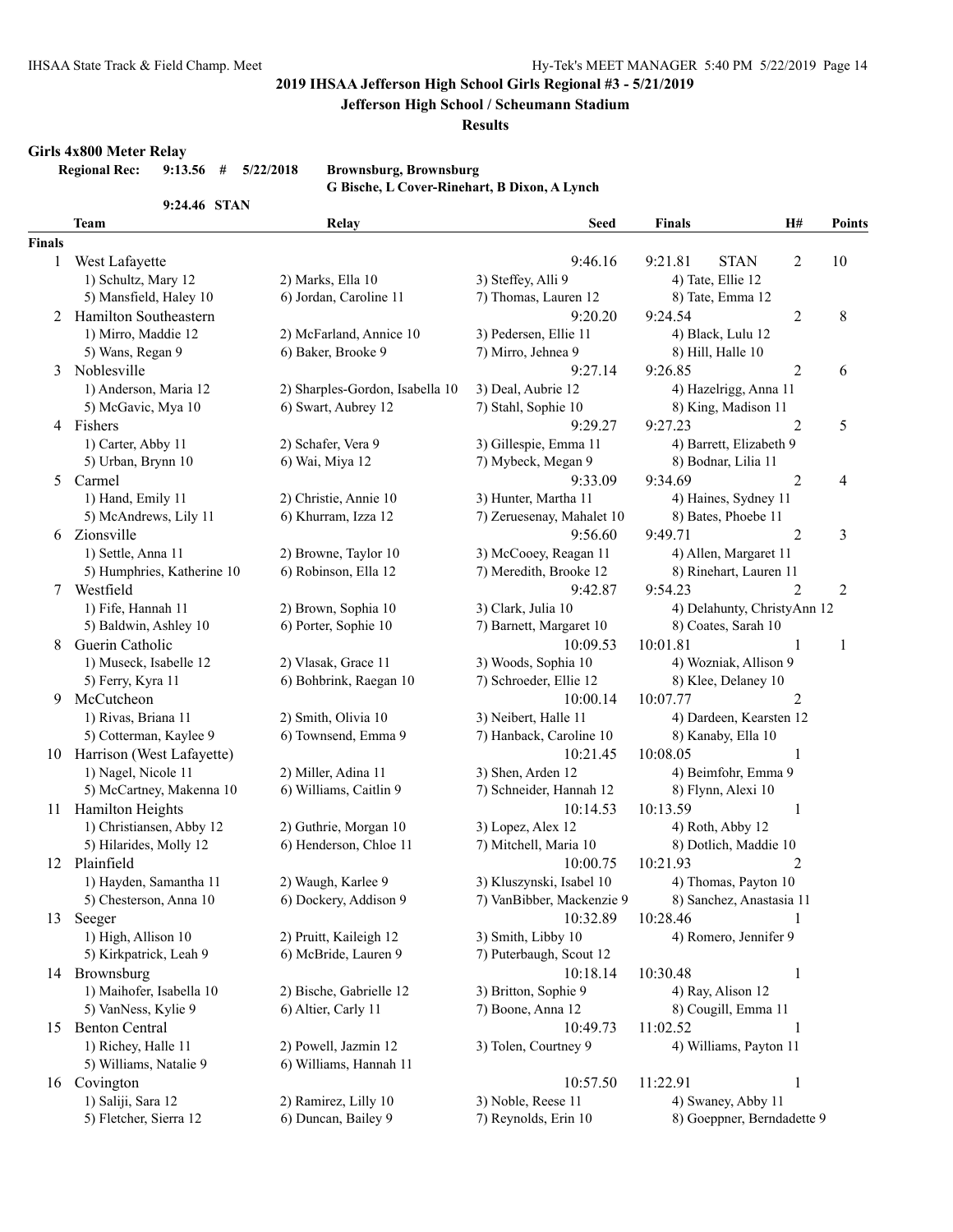#### **Jefferson High School / Scheumann Stadium**

**Results**

#### **Girls High Jump**

|               | <b>Regional Rec:</b><br>5-11<br>5-04.50 STAN | 5/22/2018<br># | Katie Isenbarger, Zionsville |             |               |             |               |
|---------------|----------------------------------------------|----------------|------------------------------|-------------|---------------|-------------|---------------|
|               | <b>Name</b>                                  |                | Yr School                    | Seed        | <b>Finals</b> |             | <b>Points</b> |
| <b>Finals</b> |                                              |                |                              |             |               |             |               |
|               | Tyler, Shelby                                | 12.            | Noblesville                  | 5-11.00     | $5-09.00$     | <b>STAN</b> | 10            |
|               | Barker, Aubrey                               |                | 12 Plainfield                | 5-01.00     | $5 - 02.00$   |             | 8             |
| 3             | Lukasik, Alyssa                              |                | 12 Clinton Prairie           | $5-04.00$   | 5-01.00       |             | 6             |
| 4             | Wilhelm, Lily                                |                | 12 Noblesville               | $4 - 10.00$ | $J5-01.00$    |             |               |
|               | Smith, Kelsey                                |                | 9 Hamilton Heights           | 5-01.00     | $J5-01.00$    |             | 4             |
| 6             | Ramey, Alysha                                |                | 11 Frankfort                 | $4 - 10.00$ | $5 - 00.00$   |             | 3             |
|               | Lamb, Christina                              |                | 9 Lebanon                    | $5-02.00$   | $J5-00.00$    |             | າ             |
| 8             | Etheredge, Madisyn                           |                | 10 Hamilton Southeastern     | $4 - 10.00$ | $4 - 10.00$   |             |               |
| 9             | Barker, Heather                              |                | 12 Sheridan                  | $4 - 10.00$ | $J4-10.00$    |             |               |
| 10            | Shafer, Addison                              | 10             | Mooresville                  | $4 - 10.00$ | $J4-10.00$    |             |               |

11 Nibbs, Te'a 12 Brownsburg 4-10.00 J4-10.00 12 Shatava, Kelsey 11 Harrison (West Lafayette) 4-10.00 4-08.00 13 Walder, Sarah 11 Tri-County 4-06.00 J4-08.00 -- Worl, Maryn 9 Carroll (Flora) 4-06.00 FAIL -- Pruitt, Kaileigh 12 Seeger 4-06.00 FAIL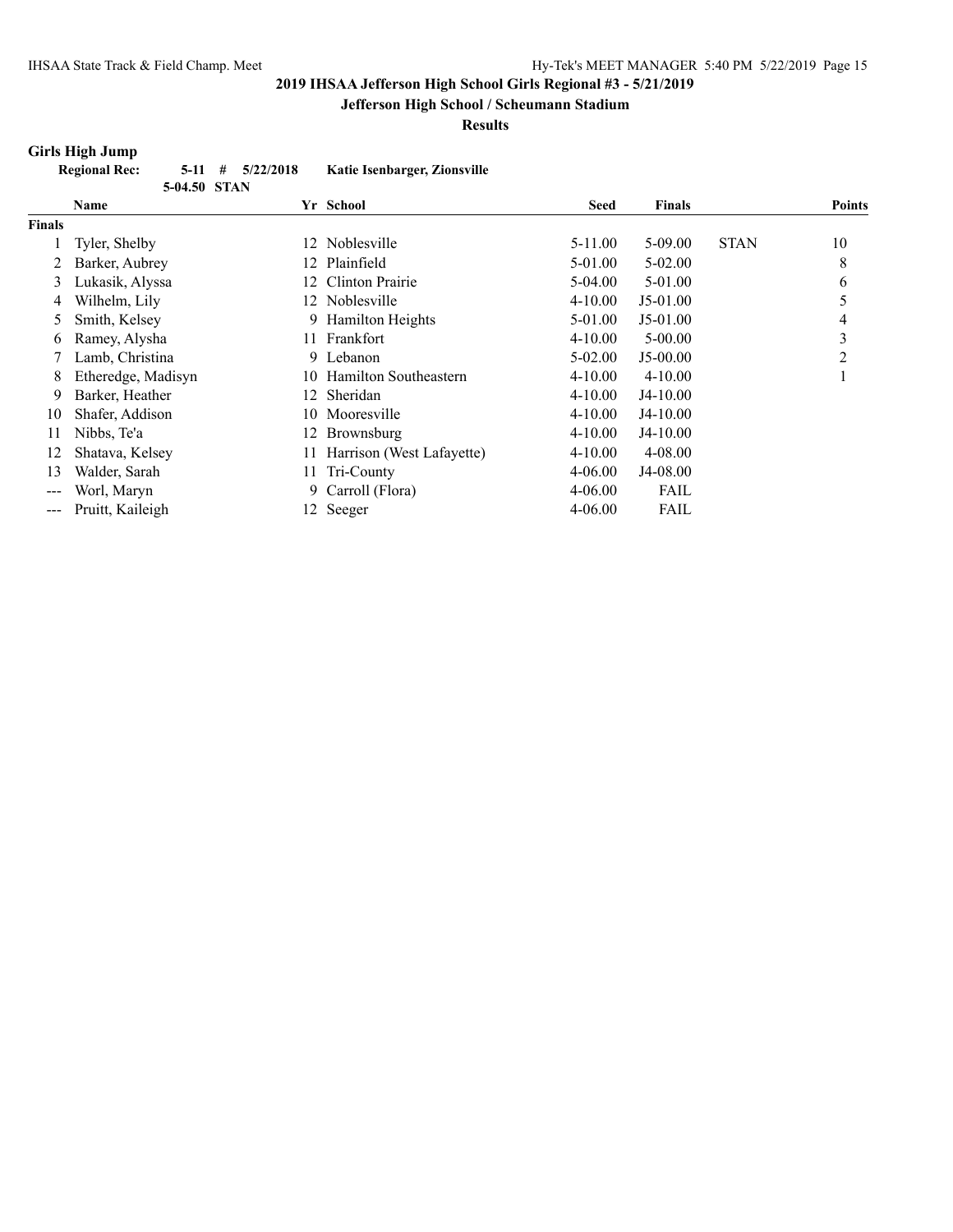## **Jefferson High School / Scheumann Stadium**

**Results**

## **Girls Pole Vault**

| <b>Regional Rec:</b> |               | $12-02$ # $5/22/2018$ | <b>Kennedy Drish, Hamilton Sou</b> |
|----------------------|---------------|-----------------------|------------------------------------|
|                      | 11-02.00 STAN |                       |                                    |

|                        | <b>Name</b>        |     | Yr School                 | <b>Seed</b>  | <b>Finals</b> |             | <b>Points</b> |
|------------------------|--------------------|-----|---------------------------|--------------|---------------|-------------|---------------|
| <b>Finals</b>          |                    |     |                           |              |               |             |               |
|                        | Drish, Kennedy     | 12  | Hamilton Southeastern     | $11 - 02.00$ | 12-06.00<br># | <b>STAN</b> | 10            |
|                        | Robison, Sabrina   | 11. | McCutcheon                | 10-10.00     | $11 - 10.00$  | <b>STAN</b> | 8             |
| 3                      | Huckstep, Grace    | 11. | Western Boone             | $11 - 10.00$ | 11-06.00      | <b>STAN</b> | 6             |
| 4                      | Casey, Alison      |     | 10 Fishers                | $11 - 02.00$ | $11 - 02.00$  | <b>STAN</b> | 4.50          |
| 4                      | Wilhelm, Ella      | 9   | Hamilton Southeastern     | $11 - 02.00$ | $11 - 02.00$  | <b>STAN</b> | 4.50          |
| 6                      | Tyler, Shelby      |     | 12 Noblesville            | 11-06.00     | $J11-02.00$   | <b>STAN</b> | 3             |
|                        | Springirth, Jenna  |     | 10 Carmel                 | 10-10.00     | $10-10.00$    |             | 2             |
| 8                      | Knieper, Erika     | 12  | Noblesville               | 10-06.00     | 10-06.00      |             |               |
| 9                      | Busse, Anne        | 10  | Zionsville                | 10-02.00     | $10 - 02.00$  |             |               |
| 10                     | Nagel, Nicole      |     | Harrison (West Lafayette) | $9 - 00.00$  | $9 - 00.00$   |             |               |
| 11                     | Nelson, Ale        | 10  | Zionsville                | 9-06.00      | $J9-00.00$    |             |               |
| 12                     | Carrico, Mackenzie | 11  | McCutcheon                | 8-06.00      | $J9-00.00$    |             |               |
| $\qquad \qquad \cdots$ | Hiatt, Noelle      | 11  | Brownsburg                | $9 - 06.00$  | NH            |             |               |
| $\qquad \qquad \cdots$ | Deno, Lilly        | 9.  | <b>Benton Central</b>     | $6 - 06.00$  | NH            |             |               |
| ---                    | Hines, Serenity    |     | 10 Delphi Community       | $6 - 06.00$  | NH            |             |               |
| $-- -$                 | Bahler, Erin       | 11. | Tri-County                | 8-00.00      | NH            |             |               |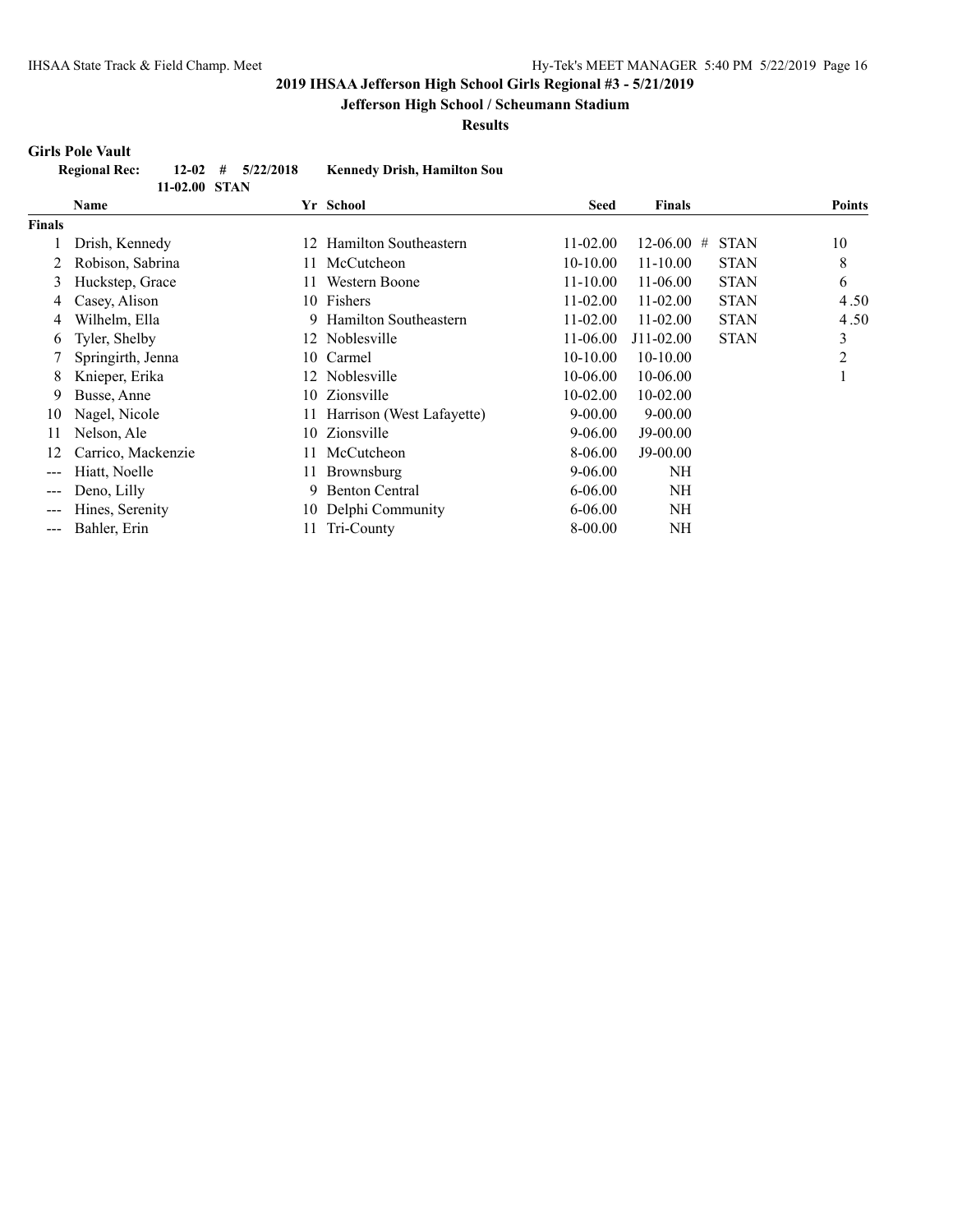## **Jefferson High School / Scheumann Stadium**

**Results**

## **Girls Long Jump**

| Regional Rec: $19-04.50$ # $5/23/2017$ |               |  | Diamond Mitchell, Avon |
|----------------------------------------|---------------|--|------------------------|
|                                        | 17-08.25 STAN |  |                        |

|        | Name               |     | Yr School             | <b>Seed</b> | <b>Finals</b> |             | <b>H#</b>      | <b>Points</b>  |
|--------|--------------------|-----|-----------------------|-------------|---------------|-------------|----------------|----------------|
| Finals |                    |     |                       |             |               |             |                |                |
|        | Penquite, Katy     | 12  | West Lafayette        | 17-06.25    | 17-10.50      | <b>STAN</b> |                | 10             |
|        | Siefert, Kiana     | 9.  | Noblesville           | 16-08.00    | 17-06.00      |             |                | 8              |
| 3      | Scally, Ella       | 9.  | Fishers               | 18-04.75    | 17-05.50      |             |                | 6              |
| 4      | Sydnor, Tierra     | 12. | Hamilton Southeastern | 18-08.50    | 17-00.50      |             |                | 5              |
| 5      | Farrell, Marya     | 9.  | McCutcheon            | 16-08.50    | 16-08.50      |             |                | 4              |
| 6      | Lombardo, Alicia   | 12. | Danville              | 17-00.00    | J16-08.50     |             |                | 3              |
|        | Folta, Katie       | 12. | Fishers               | 16-07.50    | 16-07.75      |             | $\overline{2}$ | $\overline{2}$ |
| 8      | Sexton, Audrey     | 11. | Zionsville            | 16-06.25    | 16-05.00      |             | 2              |                |
| 9      | Mirro, Jehnea      | 9   | Hamilton Southeastern | 16-09.25    | J16-05.00     |             |                |                |
| 10     | McClerkin, Katlynn |     | 12 North Montgomery   | 16-11.50    | 16-04.00      |             |                |                |
| 11     | Black, Sydney      | 10. | Westfield             | 16-04.50    | 16-02.00      |             | 2              |                |
| 12     | Ervin, Alexis      | 12. | Mooresville           | 16-04.50    | 16-00.25      |             | 2              |                |
| 13     | Nibbs, Te'a        | 12  | Brownsburg            | 16-02.50    | 15-03.00      |             | 2              |                |
| 14     | Rose, Sara         | 12  | North White           | 14-04.00    | 14-11.75      |             | $\overline{c}$ |                |
| 15     | Demello, Hope      | 10- | Delphi Community      | 14-09.50    | 14-10.50      |             | 2              |                |
| 16     | Gray, Oneta        |     | <b>Benton Central</b> | 15-03.25    | 14-00.00      |             | $\overline{2}$ |                |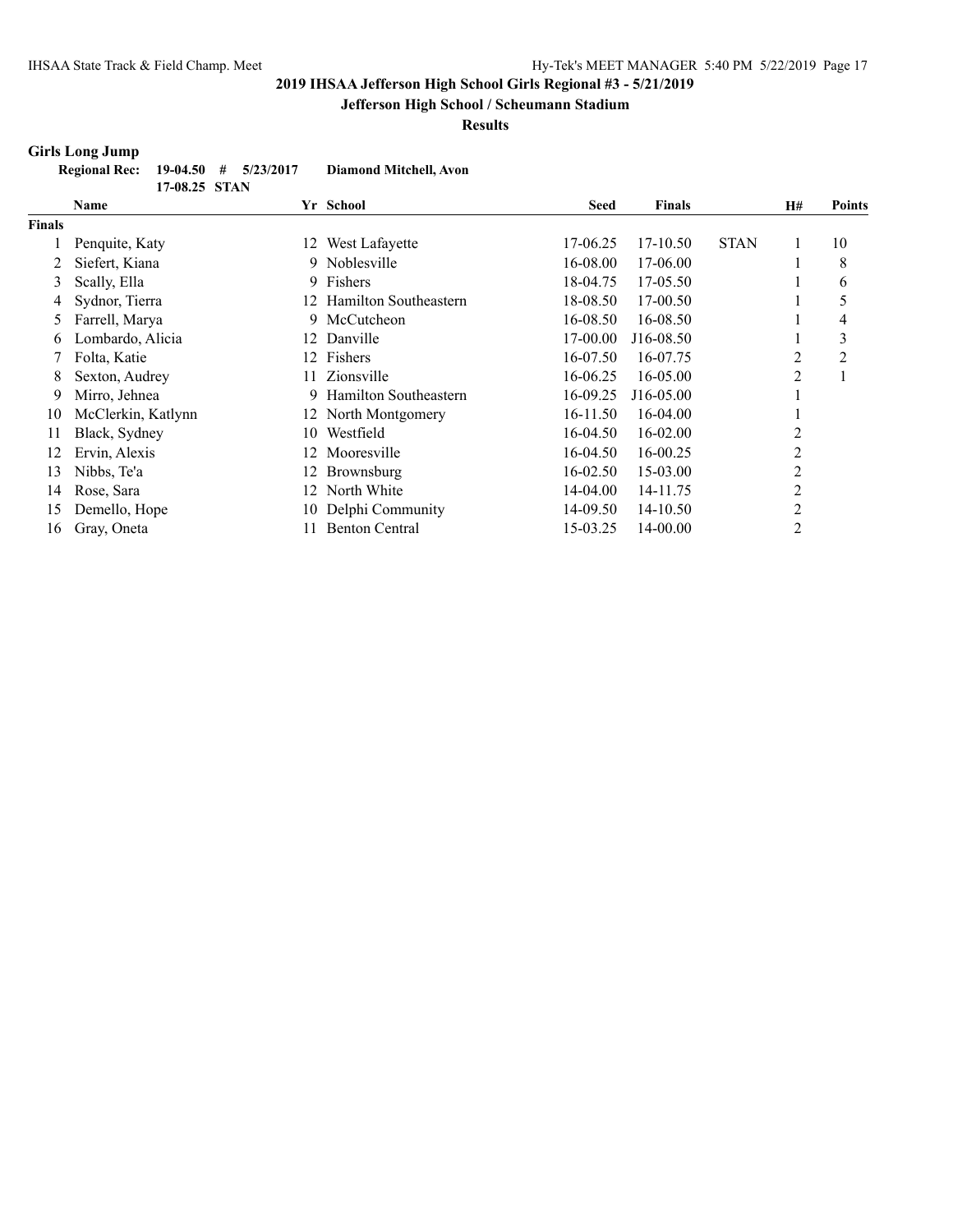# **Jefferson High School / Scheumann Stadium**

**Results**

#### **Girls Shot Put**

| <b>Regional Rec:</b> |               | $49-07$ # $5/23/2017$ | <b>Essence Henderson, Lafavette Je</b> |
|----------------------|---------------|-----------------------|----------------------------------------|
|                      | 40-08.50 STAN |                       |                                        |

|        | Name              |     | Yr School        | <b>Seed</b>  | <b>Finals</b> |             | <b>H#</b> | Points         |
|--------|-------------------|-----|------------------|--------------|---------------|-------------|-----------|----------------|
| Finals |                   |     |                  |              |               |             |           |                |
|        | Weatherly, Ashley | 12  | West Lafayette   | $42 - 10.50$ | 44-05.00      | <b>STAN</b> | 2         | 10             |
| 2      | Omonode, Alaina   | 11  | West Lafayette   | 39-05.50     | $40 - 06.25$  |             | 2         | 8              |
| 3      | Merritt, Rebecca  | 11  | Sheridan         | 37-07.50     | 40-01.00      |             | 2         | 6              |
| 4      | Nichols, Haley    | 11  | Avon             | 38-04.00     | $40 - 00.25$  |             | 2         | 5              |
| 5      | Sanders, Alex     | 12  | Mooresville      | 37-07.00     | 39-03.75      |             | 2         | $\overline{4}$ |
| 6      | Pentecost, Zoe    | 12. | Westfield        | 39-04.00     | 37-02.00      |             | 2         | 3              |
|        | Terrill, Ashlyn   | 10  | Lebanon          | 37-03.50     | 36-10.50      |             | 2         | $\overline{2}$ |
| 8      | Makinde, Katelyn  | 10  | Zionsville       | 37-01.00     | 36-04.75      |             | 2         |                |
| 9      | Baber, Katelyn    |     | 10 McCutcheon    | 36-08.00     | 35-10.50      |             |           |                |
| 10     | Wise, Mikayla     | 12. | McCutcheon       | 37-00.00     | 35-09.00      |             |           |                |
| 11     | Price, Kaylee     | 11  | Brownsburg       | 36-03.00     | 35-05.00      |             |           |                |
| 12     | Belcher, Brooklyn | 11  | Monrovia         | 36-07.00     | 34-00.00      |             |           |                |
| 13     | Collier, Sophie   | 11  | Zionsville       | 36-09.00     | $33 - 04.00$  |             |           |                |
| 14     | Musser, Maddie    | 10  | Tri-County       | 31-03.50     | $31 - 04.00$  |             |           |                |
| 15     | Seward, Marlena   | 12  | Carroll (Flora)  | 30-01.50     | 30-00.75      |             |           |                |
| 16     | Ellis, Hannah     |     | North Vermillion | 30-08.00     | 29-07.50      |             |           |                |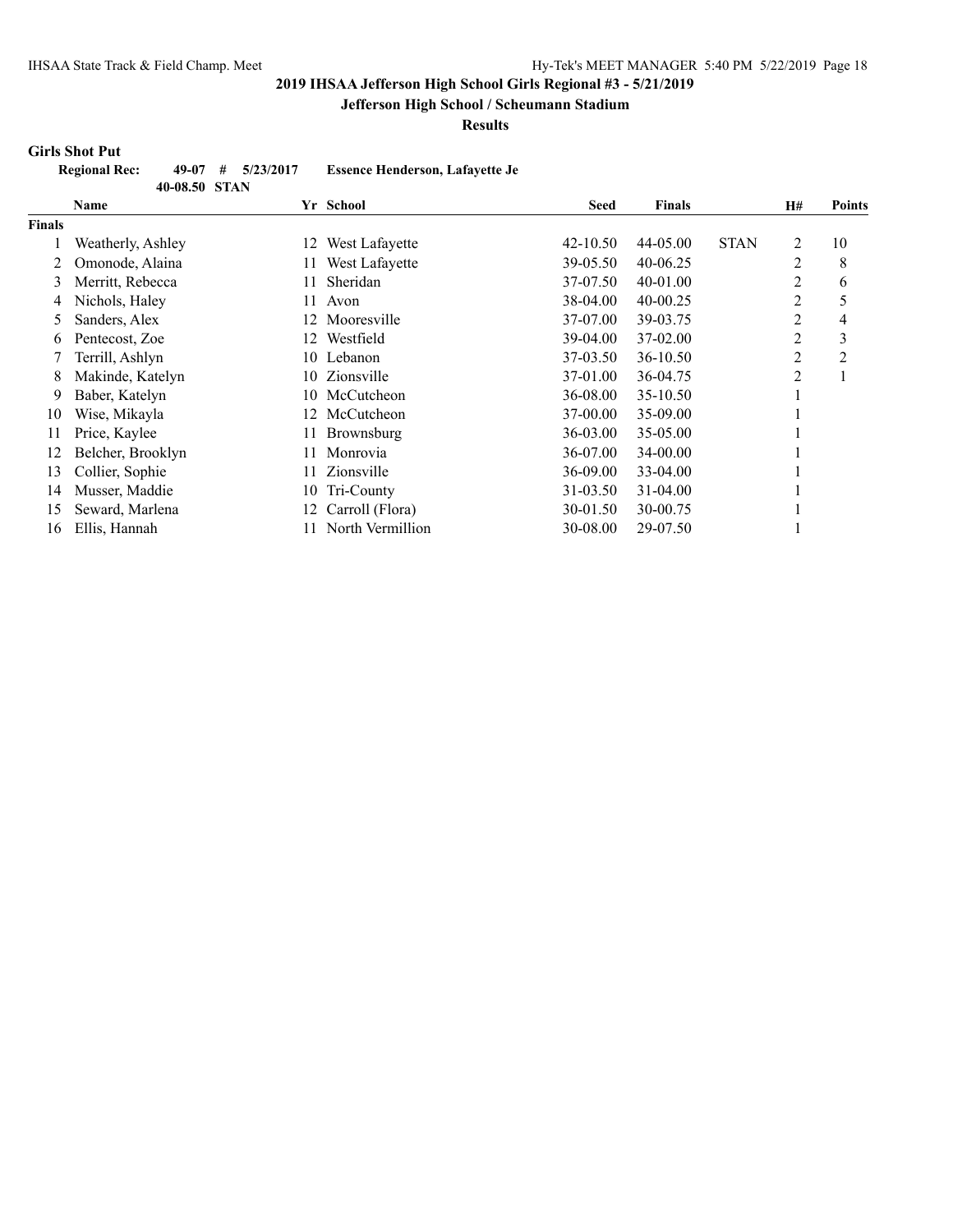## **Jefferson High School / Scheumann Stadium**

**Results**

#### **Girls Discus Throw**

|        | <b>Regional Rec:</b><br>150-03 | 5/26/2009<br>#<br>125-05 STAN | <b>Paige Smith, Hamilton Southeastern</b> |             |               |             |    |                |
|--------|--------------------------------|-------------------------------|-------------------------------------------|-------------|---------------|-------------|----|----------------|
|        | <b>Name</b>                    |                               | Yr School                                 | <b>Seed</b> | <b>Finals</b> |             | H# | <b>Points</b>  |
| Finals |                                |                               |                                           |             |               |             |    |                |
|        | Merritt, Rebecca               | 11                            | Sheridan                                  | 141-10      | 133-07.00     | <b>STAN</b> | 2  | 10             |
|        | Pentecost, Zoe                 | 12                            | Westfield                                 | 125-09      | 127-01.00     | <b>STAN</b> | 2  | 8              |
| 3      | Omonode, Alaina                |                               | West Lafayette                            | 115-08      | 126-09.00     | <b>STAN</b> | 2  | 6              |
| 4      | Weatherly, Ashley              | 12                            | West Lafayette                            | 119-05      | 126-06.00     | <b>STAN</b> | 2  | 5              |
| 5      | Weldy, Katherine               | 12                            | Brownsburg                                | 117-07      | 125-03.00     |             | 2  | 4              |
| 6      | Roebuck, Leah                  | 12                            | Carmel                                    | 114-02      | 123-04.00     |             |    | 3              |
|        | Lupinski, Lydia                | 12.                           | Zionsville                                | 114-10      | 118-11.00     |             | 2  | $\overline{c}$ |
| 8      | Terrill, Ashlyn                | 10                            | Lebanon                                   | 129-01.50   | 116-08.00     |             | 2  |                |
| 9      | Zeltwanger, Kaitlin            |                               | Harrison (West Lafayette)                 | 108-02      | 112-08.00     |             |    |                |
| 10     | Wilkerson, Ellie               | 9                             | Plainfield                                | 113-11      | 111-10.00     |             |    |                |
| 11     | Price, Kaylee                  | 11                            | Brownsburg                                | 110-06      | 109-06.00     |             |    |                |
| 12     | Musser, Carlee                 | 9                             | <b>Benton Central</b>                     | 101-09      | 108-10.00     |             |    |                |
| 13     | Wiley, Lauryn                  | 12                            | Hamilton Heights                          | 115-08      | 104-05.00     |             |    |                |
| 14     | Ellis, Hannah                  | 11                            | North Vermillion                          | $99-10$     | 96-11.00      |             |    |                |
| 15     | Kiser, Anna                    |                               | Noblesville                               | 114-05.50   | 90-09.00      |             |    |                |
| 16     | Musser, Maddie                 | 10                            | Tri-County                                | $92 - 10$   | 90-08.00      |             |    |                |